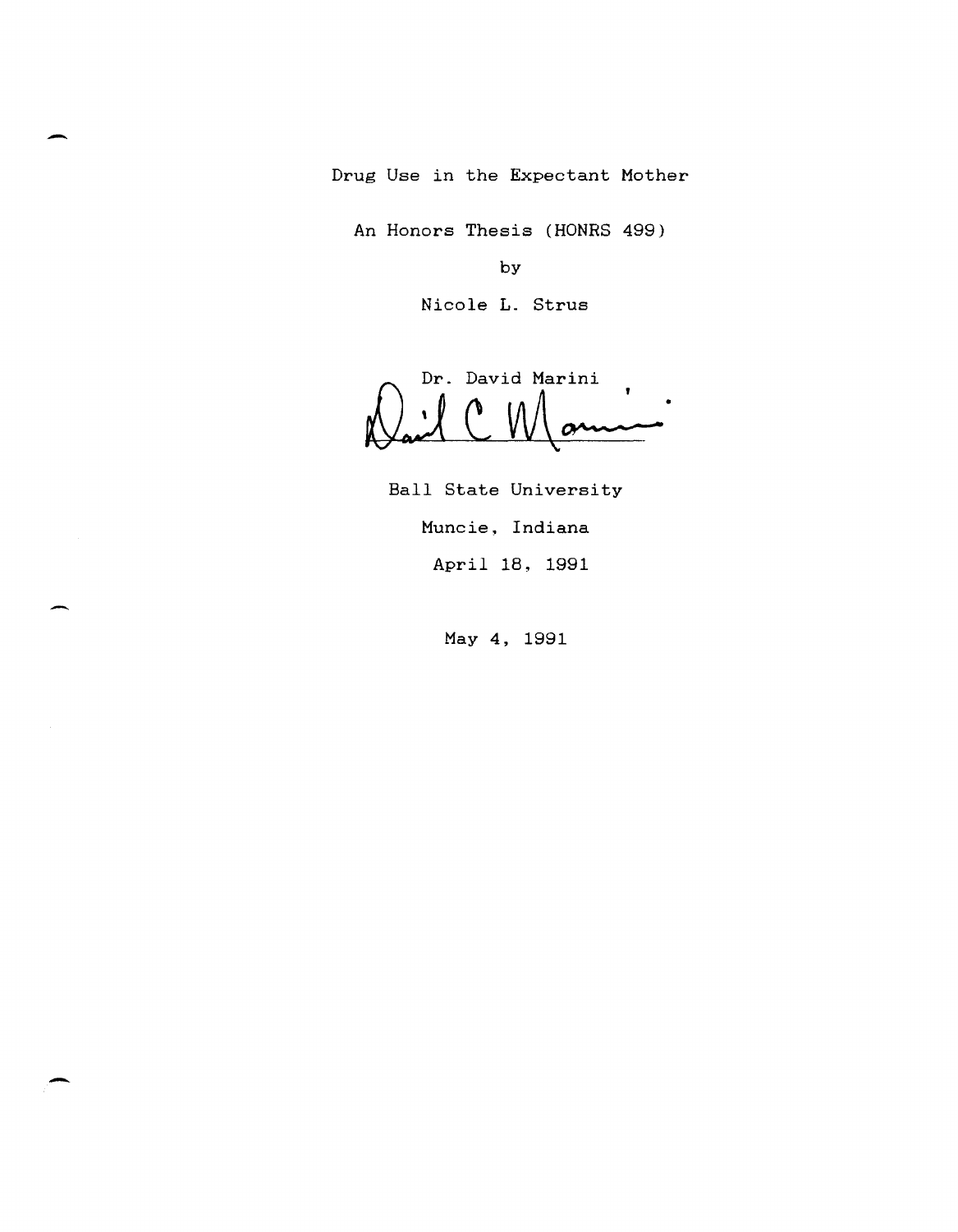$\mathop{\mathsf{Sp}}\nolimits{\mathcal C}$ o: I The  $\epsilon$  , <sup>~</sup>1 .... ~ :--~ *Zit*  [351  $\mathcal{L}$ 

-

-

American society today makes extensive use of psychotropic substances. These substances induce relaxation which enables people to better cope with extraordinary stressors as well as the stressors of everyday life. Some of these drugs, such as heroin and cocaine, are illegal and are used for their euphoric mood-altering effects. Other legal substances such as alcohol, nicotine, and caffeine are encountered on a day-to-day basis and, for many, become habits of daily life. These drugs, however, have potential to cause great harm to the user. Unfortunately, in some cases more than one life may be at risk, as in the case of maternal drug use. A pregnant woman consuming drugs of any kind will pass these drugs through the placenta to her baby. The baby will be affected in a variety of ways, depending upon the quantity and type of drugs used. Anything from slight behavioral abnormalities to spontaneous abortion can result from maternal drug use.

It was not until the thalidomide tragedy in the early 1960's that drug effects on the fetus were extensively studied. Until that time little attention had been paid to this issue. partly because drug use was not extremely widespread among women before the 1960's. However, in the past twenty years, drug use in women of childbearing age has drastically increased. As a result, the amount of information on this topic grew tremendously.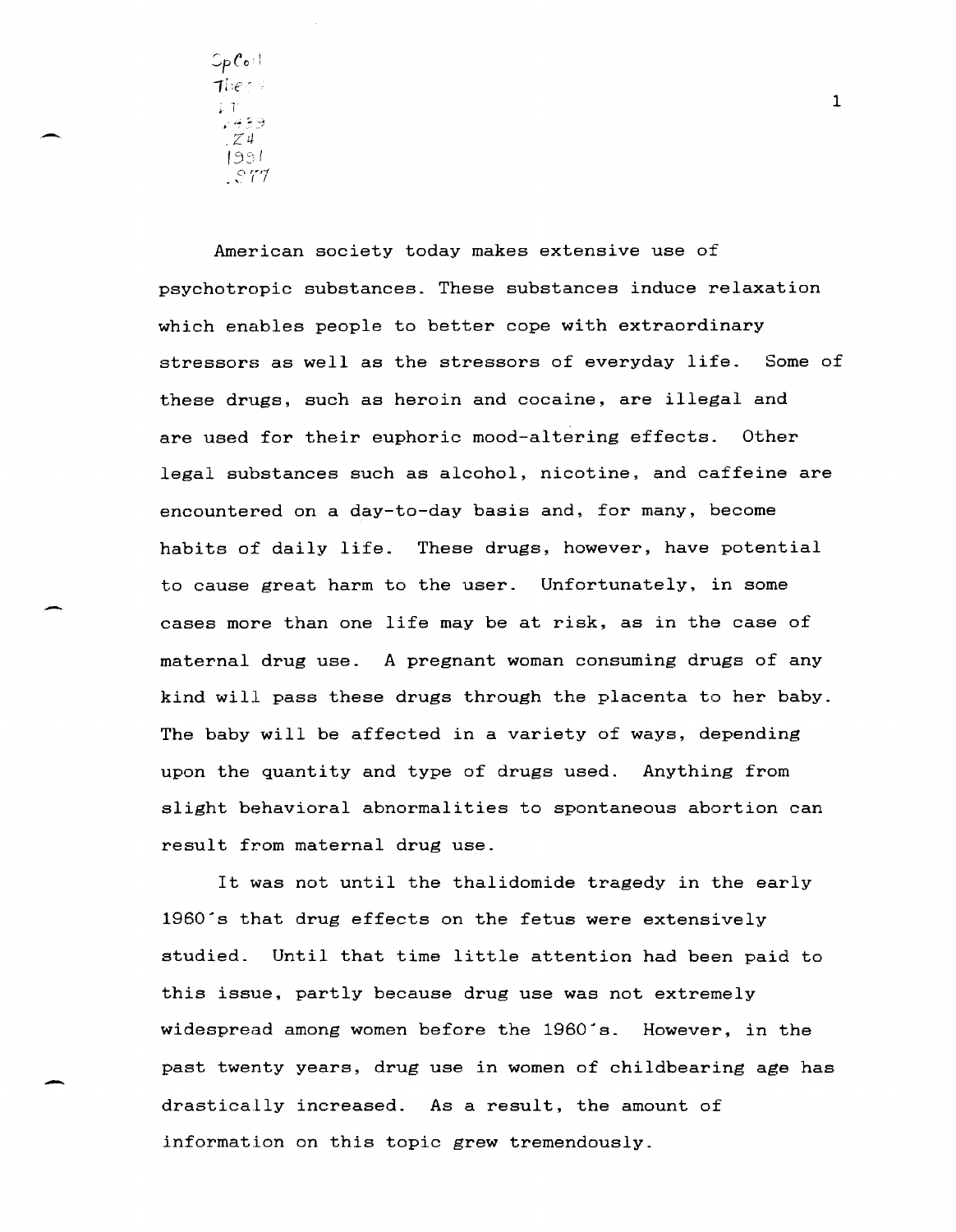Teratogens are the group of drugs that have been noted to adversely affect the baby. These teratogens have now been studied extensively, bringing startling and frightening discoveries. Several different drugs will be specifically addressed throughout this paper. Due to the fact that different drugs have diverse effects on the mother and baby, several different types of drugs will be reviewed. The effects of each drug, including the beneficial effects, are important to note. The mother, in addition to the baby, will experience effects, good and bad, from any drug. However, few people are as sympathetic with the mother as they are with the baby. The mother did choose to use drugs; whereas, the baby is an innocent victim of drug abuse and could be forced to start its life with birth defects and intellectual impairment.

Narcotics such as heroin will be addressed due to the seriousness of the damage that can result as a consequence of its usage. Any report would be incomplete that did not include discussion of narcotics, even though they do not comprise the majority of the drug abusing pregnant women. The effects of marijuana and cocaine will also be discussed since these illegal drugs are more often seen in society than narcotics, particularly outside the inner-city ghetto.

Also important, however, are the more prevalent drugs such as alcohol, nicotine, and caffeine. The use of these drugs on a day-to-day basis in American culture are frequently unquestioned. In the pregnant woman, however,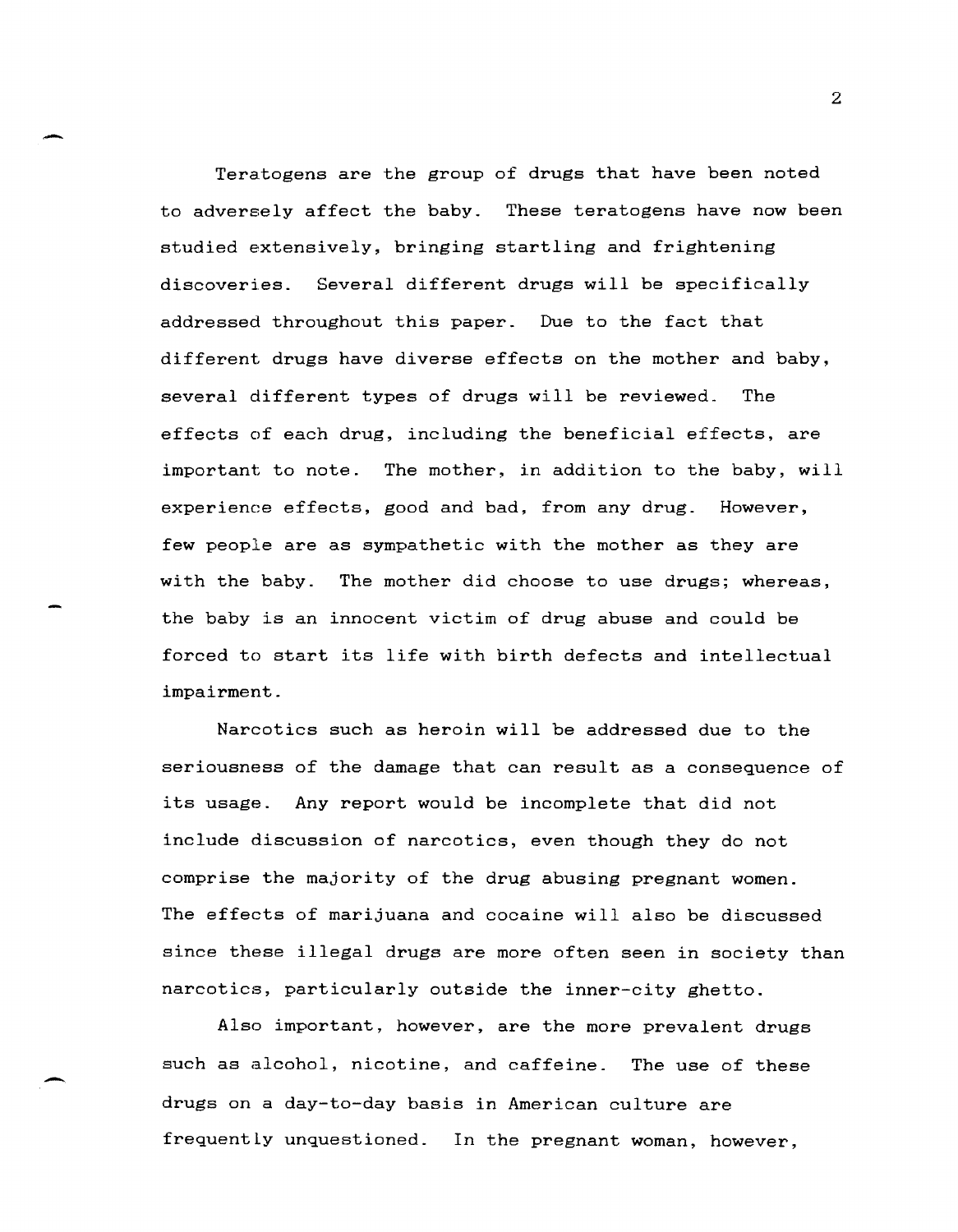these drugs can have a profound effect on the fetus. Therefore, much of this paper will address these more common drugs and their effects.

-

-

-

One of the most crucial steps in handling drug-dependent mothers is quick and accurate recognition of her addiction. The entire pregnancy of an unaddicted mother is treated differently than that of a mother addicted to a drug. Therefore, early identification of the problem is the first step toward having a healthy baby. Frequently, the pregnant substance-abusing patient is forgotten, and little followthrough is done to refer the mother to rehabilitation and to adequately treat her baby. Many medical professionals have had very little experience with prenatal exposure to drugs. This may account for inadequate follow-through or inaccurate diagnosis (Chasnoff 17).

Physical signs of chemical dependence can be very helpful in diagnosing the drug abuser. Drug tests, such as a routine urine drug screen, can be administered with relatively little effort, but patient cooperation must be considered. Erratic behavior such as mania or depression may be indicative of drug use. Some mothers, fortunately, will admit their use of drugs. It appears that their fear of harm to the baby outweighs any negative consequences of admitting their drug use.

Even after a mother's addiction is discovered, each woman and pregnancy must be considered separately. As will be discussed later, the type(s) of drug(s) being used will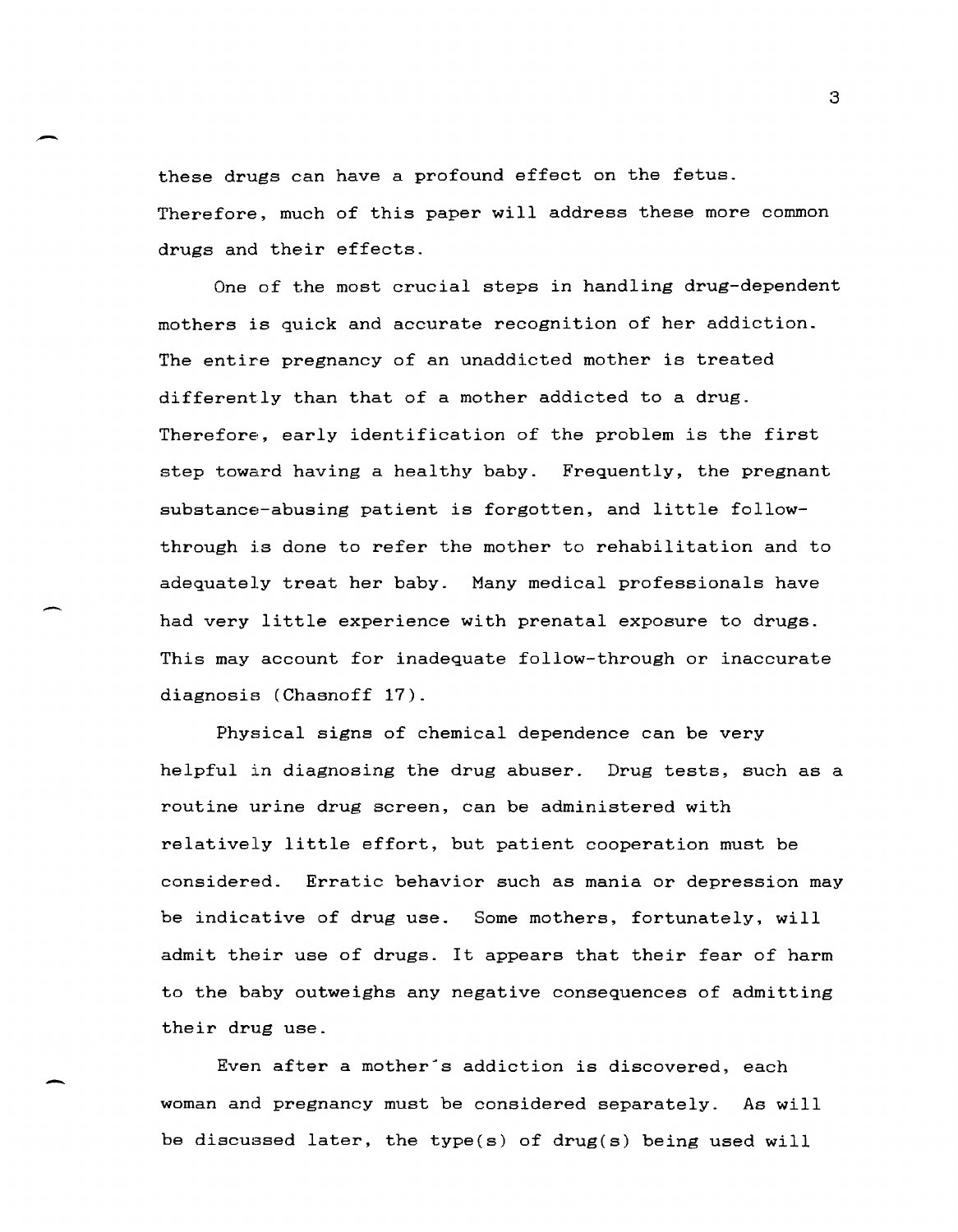have a profound influence on the decisions of the physician. In addition to the type of drug used, some women are habitual users, whereas others are addicted to a lesser extent. These women would be handled differently during and after the pregnancy. Psychological factors must also be considered. A mother who has an apathetic attitude toward her pregnancy will usually treat herself and her fetus more carelessly than a woman who is thrilled to be pregnant. It is obvious that several factors must be taken into consideration before a doctor can decide how to handle the pregnancy. The sooner, and the more accurately the physician can diagnose the patient, the greater the benefit to patient and baby.

-

-

A patient's physical appearance, medical history, obstetrical history, substance abuse history. and psychological status are all factors to be considered before a diagnosis and treatment regimen can be developed. Each of these aspects will be discussed briefly with somewhat more emphasis on the psychological factors.

In a medical and obstetrical history, effects of substance abuse in relation to other health problems and other pregnancies in an individual are researched. An interviewer can look into a woman's past pregnancies to check for past complications. Drug use during past pregnancies could have resulted in spontaneous abortion, premature labor, fetal death, and an assortment of other difficulties. Knowing these facts about a woman's past is very helpful in preparing the physician for any birth complications.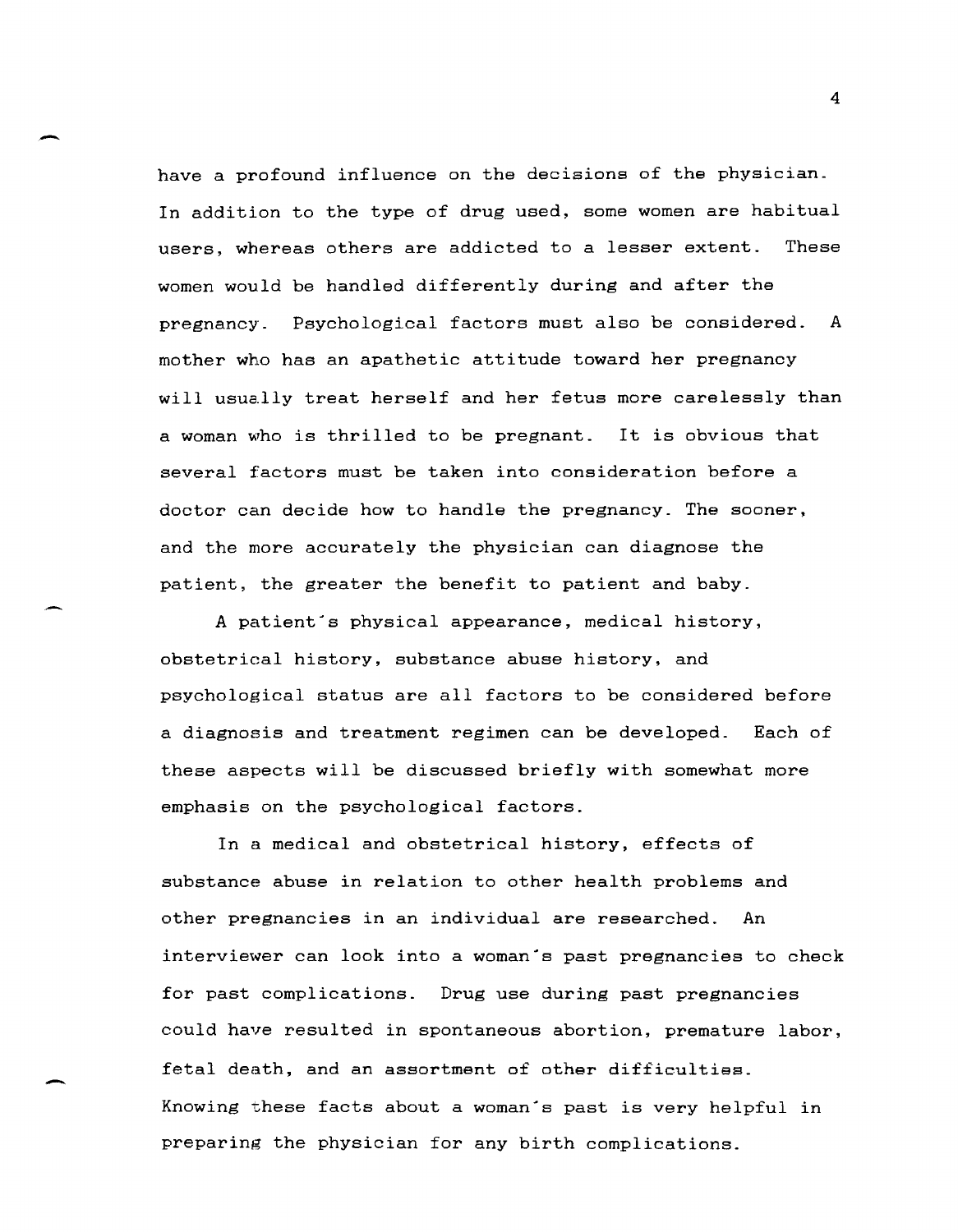Substance abuse history is obviously an important part of a complete assessment of a mother. Every drug used at any time during a woman's life needs to be included in this history. Many drugs such as heroin and cocaine can affect a future baby permanently. If the interviewer begins with questions about prescribed drugs, over-the-counter medications, and alcohol, the questions will seem less threatening to the mother and are likely to make her less defensive. Such an interview technique may encourage the woman to be honest in her responses to inquiries regarding illegal drug consumption.

-

-

The first drugs to be discussed are the drugs most commonly used by society as a whole--nicotine and alcohol. Thousands of babies are born every year with difficulties caused by maternal use of these drugs. The misconception of these being "safe drugs" must be dismissed.

The products of tobacco smoke are absorbed from the mouth and lungs into the bloodstream which then circulate the products to all the parts of the body. These substances pass through the placenta and move from mother's bloodstream to baby's. Nicotine, one of the potent drugs in cigarettes affects the cardiovascular system as well as the nervous system. Obviously if one of these systems is altered, serious complications can result. Another of the dangerous drugs in tobacco smoke is carbon monoxide which interferes with the oxygen-carrying ability of hemoglobin (Fried 27). Although smoking has been proven to be extremely harmful,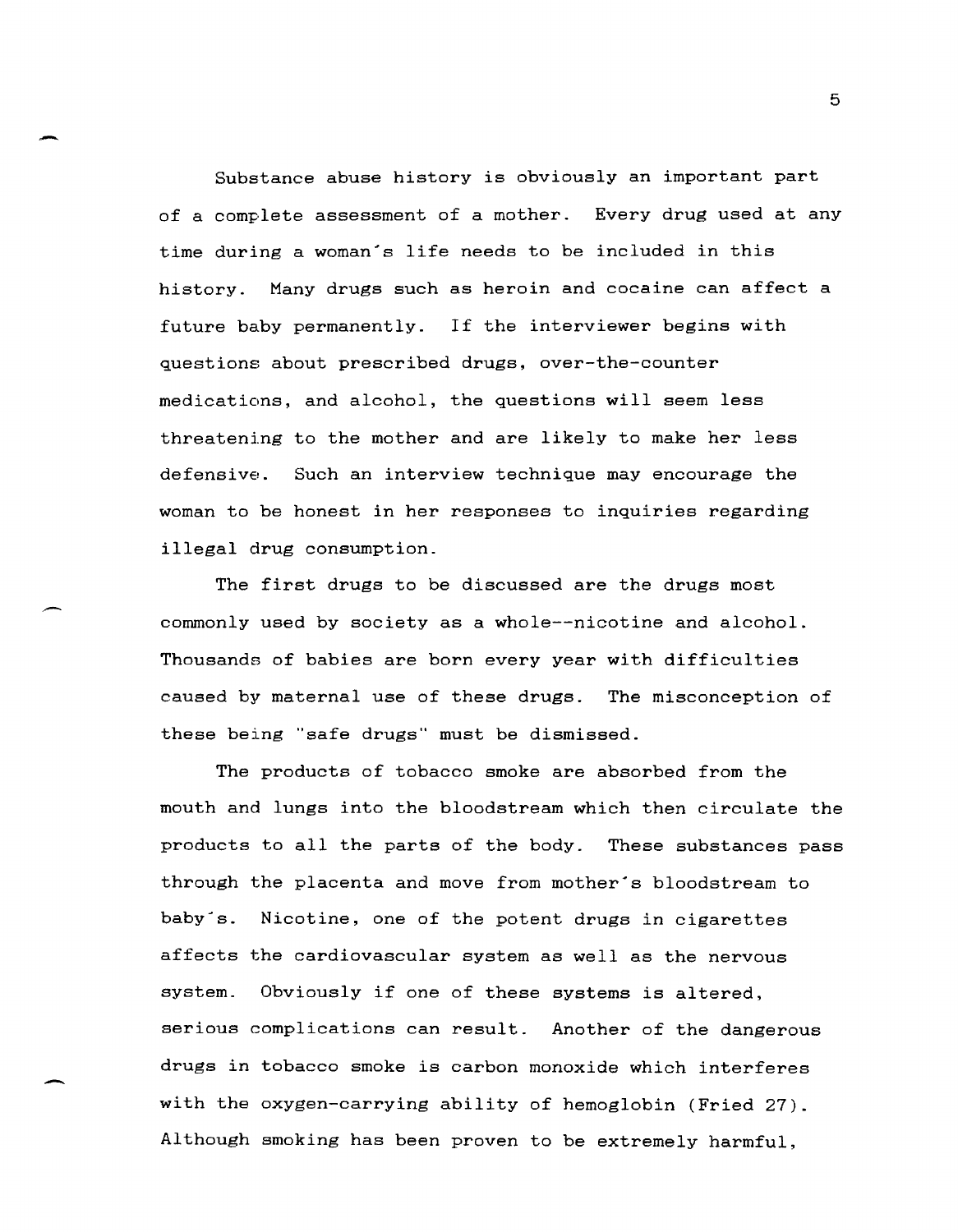millions of Americans still engage in habitual smoking.

The seriousness of the addiction of smoking is indicated by the statistic that two-thirds of smokers wish to quit and even have good reasons for quitting, such as health problems, yet are unable to break the habit. For most smokers, smoking becomes a compulsion. They are dependent on its effects and face the pain of withdrawal if the drug is not used (Fried 28).

Cigarette smoking is believed to be the most common drug addiction among pregnant women in today's society (Niebyl 173). Despite growing information of the risks of smoking, only about twenty percent of pregnant women quit smoking during pregnancy. A book entitled Smoking For Two was written in response to a need its authors saw arising in society--the need for accurate and available information on the dangers of smoking for the pregnant woman. The mere fact that cigarette use is so widespread demands that much attention be focused on its adverse effects. In the last few decades, the smoker has been the focus of smoking's negative effects. The dramatic increase in documented cases of lung cancer has provided an indisputable correlation between smoking and health problems. Illnesses such as emphysema, asthma, throat cancer, labored breathing, and cardiovascular disease can also occur as a result of smoking.

Because many people do not think of nicotine as extremely harmful especially if used in moderation, society has tended to focus on the dangers it presents only to the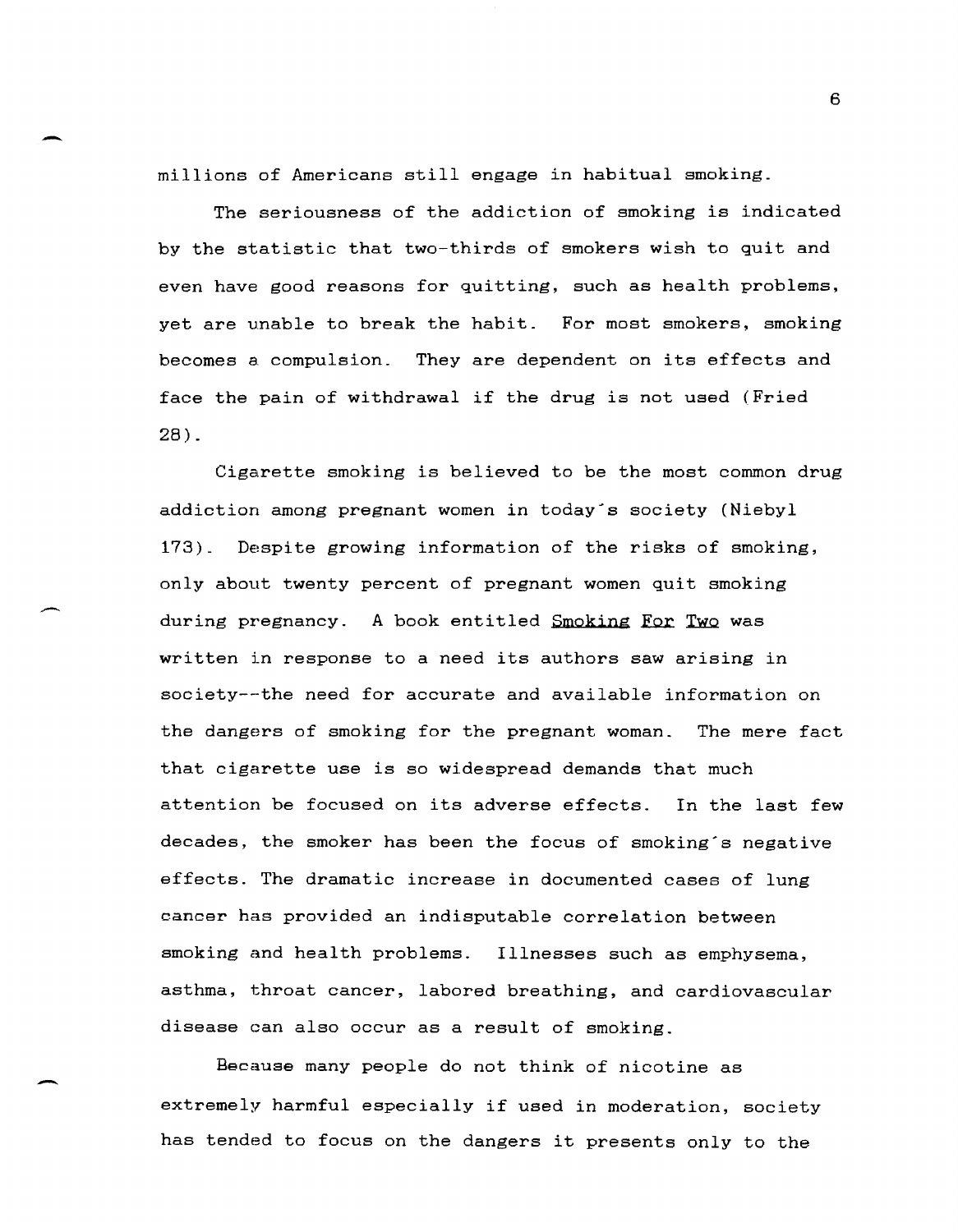smoker. Of more recent concern, however, has been the effects of cigarette smoking on people other than the smoker. Sidestream smoke has now been proven to have a profound negative effect on the non-smoker. For example, those who live in the same household as a smoker have an increased risk of respiratory difficulties as compared with those who live in a smoke-free environment. Simply being in the room a few times with a smoker will have no effect on a person's overall health; however, prolonged and consistent exposure to cigarette smoke will take its toll on many non-smokers. The bystanders encountered by a smoker everyday can be affected by the addiction of one individual to nicotine. But, another victim is created in our smoking society--the unborn child. A smoking mother-to-be is creating a toxic world in which her baby is to develop.

As long ago as 1935 "investigators revealed that there is a definite rise in the fetal heart rate when the mother begins smoking a cigarette and suggested that this effect probably is caused by nicotine passing across the placenta" (Fried 30). Studies done today support this discovery. The fact that the heart rate increases may not seem extremely harmful; however, this is only one of many complications caused by a smoking mother.

Retarded fetal growth is the most common side effect of smoking during pregnancy. As first reported in 1957 and since confirmed by several other studies, smokers' babies generally weigh around two hundred grams less at birth than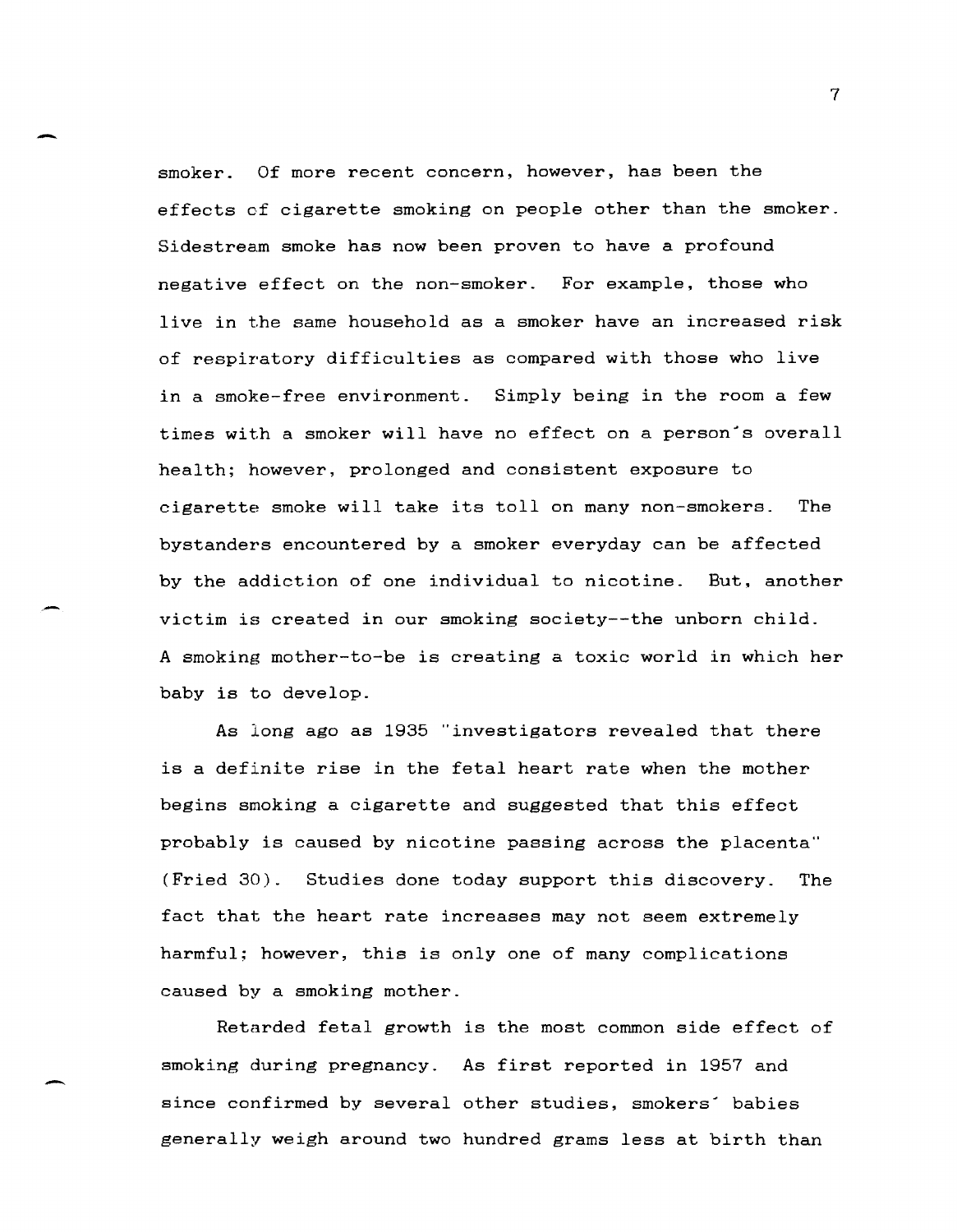the babies of nonsmokers. It has been proven that there is a positive correlation between the amount of smoking and low birth weight. In other words, the more a woman smokes while she is pregnant, the lower her baby's weight at birth. This effect is "primarily due to intrauterine growth retardation since mean gestation is reduced at most by one to two days among smokers" (Niebyl 173). Many times a smoker's baby will be born prematurely before the baby's vital organs have fully developed. Other times the baby is full-term, but development in utero was so retarded that the baby's development resembles that of a premature baby.

 $\overline{\phantom{0}}$ 

-

Fortunately, some researchers suggest that if the mother gives up smoking. at any time throughout the pregnancy, the baby's chance of being born fully developed increases greatly. In other words, even if a mother smokes during the first four months, if she then stops smoking, the baby can usually develop normally for the remaining five months. This would suggest that it is never too late to quit. The damage may not have already been done (Fried 64).

In addition to lower birth weight, the rate of spontaneous abortion appears to be much greater in smoking mothers. However, this relationship is not as clear-cut as the relationship between smoking and birth weight. This is primarily because many factors other than smoking contribute to spontaneous abortion. Variables such as general health of mother, age of mother, and whether or not the pregnancy was desired all seem to influence the rate of fetal mortality.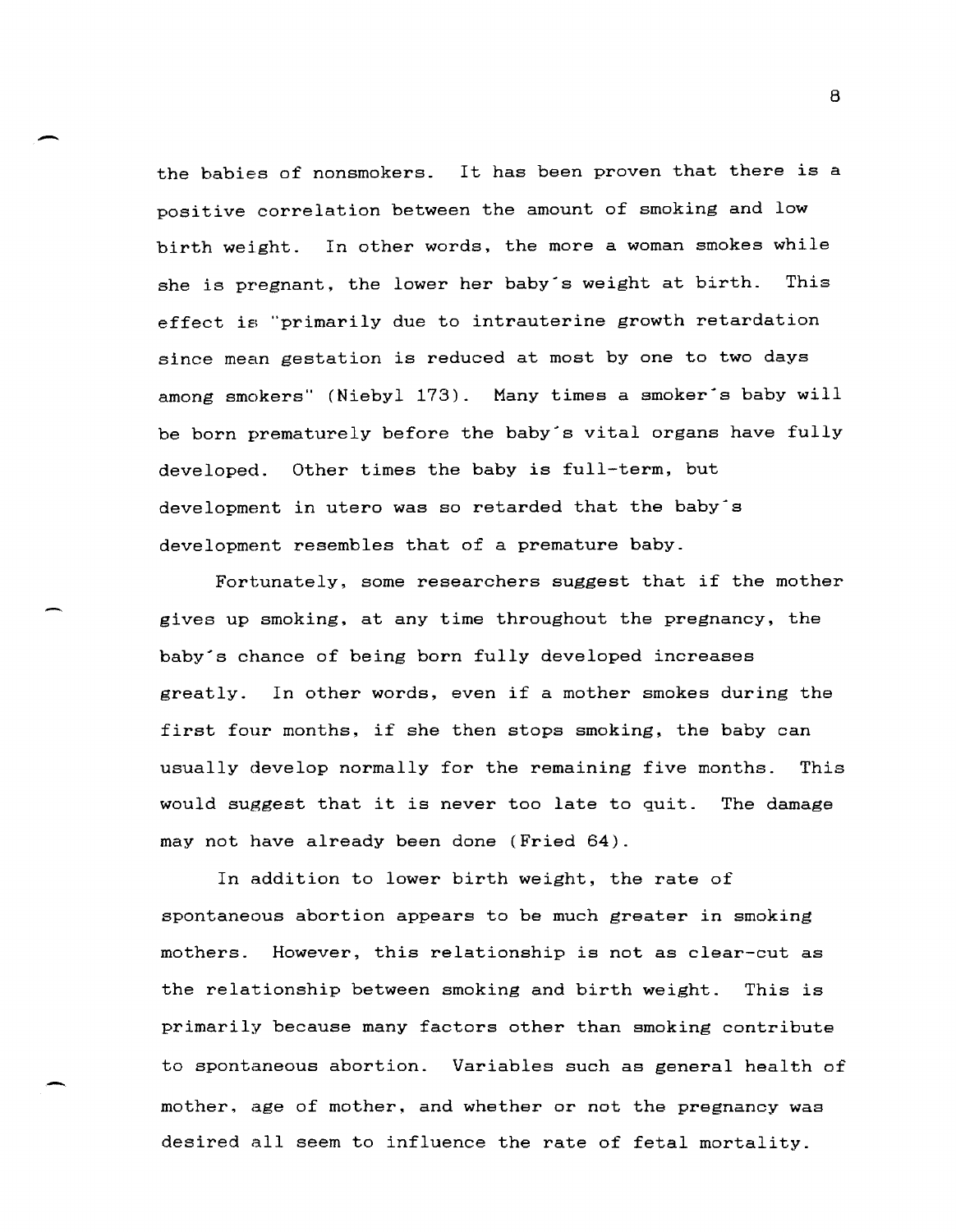It may seem odd that the fact a pregnancy is unwanted has an effect on miscarriages. In 1971, however. Scandanavian researchers found that incidence of spontaneous abortion occurred twice as frequently in unwanted pregnancies as in pregnancies where the baby was welcomed (Fried 51). This is apparently a result of the mother not caring properly for herself through drug use. poor nutrition, etc. and due to the mother's psychological status. A pregnant woman's psychological condition strongly influences the manner in which she seeks help, cares for herself, and cares for her child. A reliable study conducted more recently took several of these additional variables into account and reported that spontaneous abortions were twice as likely to occur in smokers as non-smokers. The relationship does appear to be consistent (Fried 51).

-

-

The correlation of smoking, stillbirths, and congenital malformations are less concrete. Increased cases of anencephaly. congenital heart defects, and cleft palates suggest a definite correlation. However, the incidence of Down Syndrome, oddly enough, seems to be reduced in smokers. This inconsistency results in an ambiguous relationship (Niebyl 182).

Not only does smoking appear to harm the baby prenatally, but damage can be noted throughout the baby's infancy. Negative effects of smoking have been observed in children from birth until at least the age of five. Postnatal mortality during this time period was much higher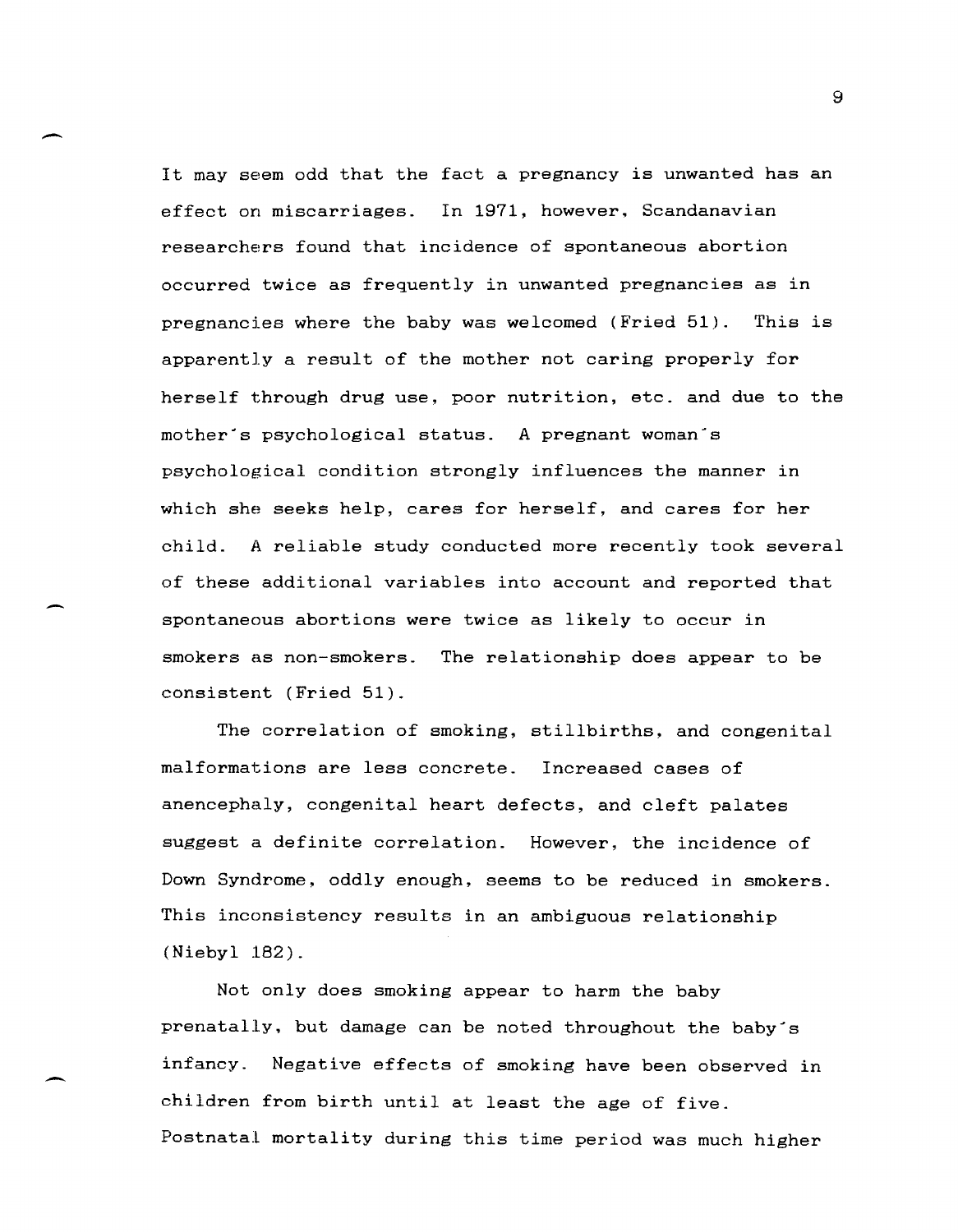for babies of smokers. Hospitalization rates for problems such as bronchitis and pneumonia were higher in infants of smoking mothers. After the age of five these children tended to be more prone to diseases of the respiratory system. Also, the already too familiar sudden infant death syndrome has been proven to be related to maternal smoking. This may be due to the sidestream smoke after birth in addition to nicotine in utero.

.-

-

In addition to causing physical problems, smoking during pregnancy also results in behavioral and intellectual difficulties. Intellectual impairments, reduced attention spans, and hyperactive behavior have also been noted in affected children. Although these conditions may not appear to be as serious as the physical ones, a child starting with one of these impairments has a definite handicap in his future development (Niebyl 184-5).

Smoking is one of the few known preventable causes of spontaneous abortion and fetal mortality. Many avenues of assistance are available to the pregnant woman. Physicians should inform their patients about the risks involved in smoking during their pregnancies. A recent study indicates that health education has been quite effective in stopping smoking (Niebyl 187). At the first visit to the obstetrician, cigarettes should be included in a list of drugs to avoid during pregnancy. Physicians can also directly measure smoking habits by obtaining an expired carbon monoxide level during each visit. Repeat testing each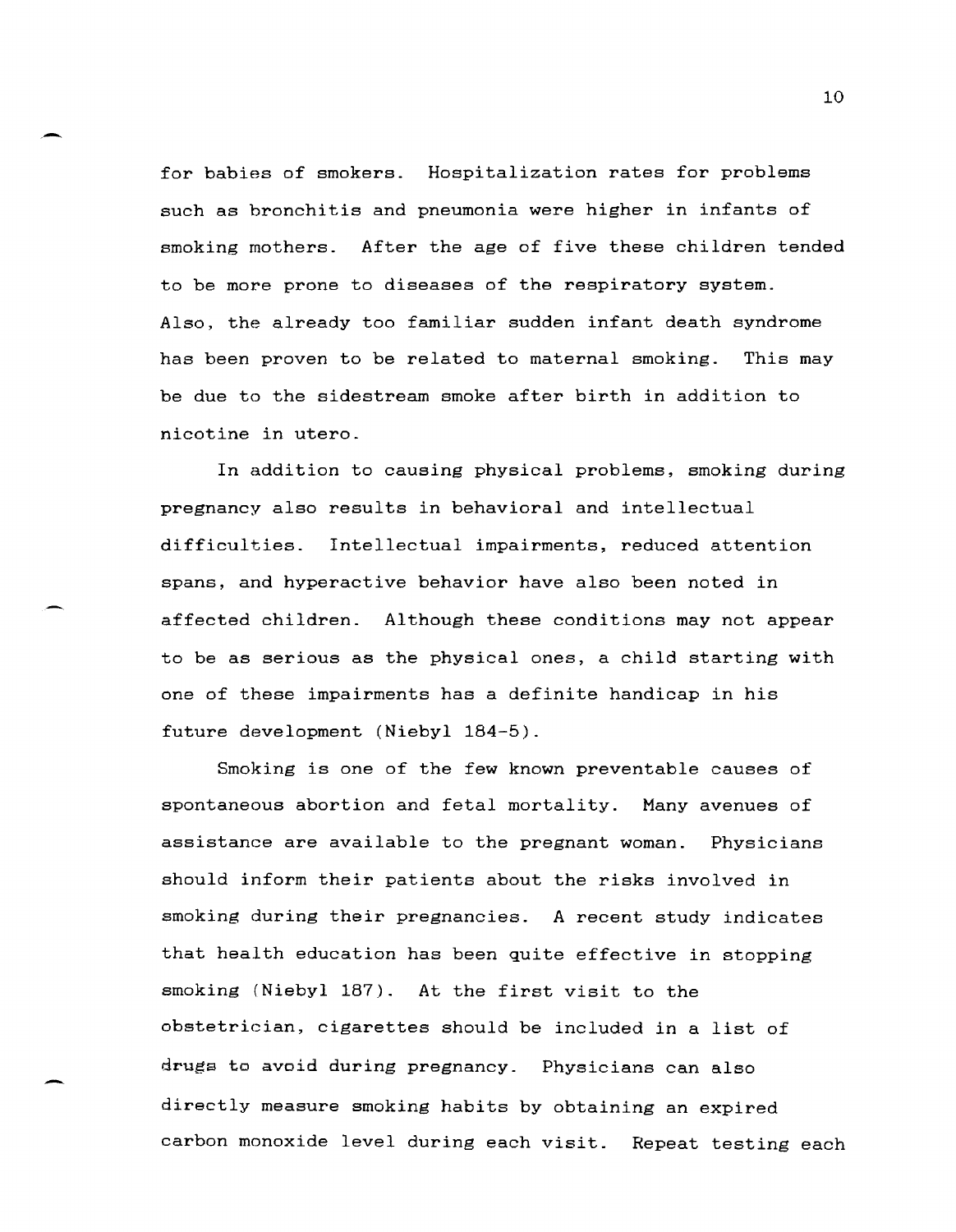visit will indicate cessation or reduction of smoking in the woman. Doctors could also help by prohibiting smoking in their clinics and providing financial incentives for mothers who stop smoking. Insurance companies can assist in charging lower premiums to those individuals who sign an affidavit saying that they do not smoke (Niebyl 188). Perhaps with mounting negative attitudes toward smoking, these expectant mothers will be motivated to stop the habit.

The drug that has had the greatest impact on unborn babies throughout history has yet to be discussed. Alcohol has been recognized as having a wide range of effects on a fetus. Many problems ranging from spontaneous abortion and birth defects to subtle behavioral problems have been observed in affected infants. "Alcohol is now recognized as the leading known teratogen in the western world" (Niebyl 193). In 1899 Dr. William Sullivan, an English physician, conducted a study of 120 alcoholic women prisoners and a similar number of non-drinking women. He discovered that stillbirths and infant mortality were two-and-a-half times higher in the drinking mothers. Little attention was given to this study at the time, however, and alcohol·s effects on babies were virtually ignored until 1973 when a pattern of birth defects was noticed in babies born to alcoholic mothers. This study focused the world's attention on these everyday drugs that were thought to be harmless (Niebyl 193).

Fetal alcohol syndrome (FAS) refers to a pattern of problems that appear in children of alcoholic mothers. In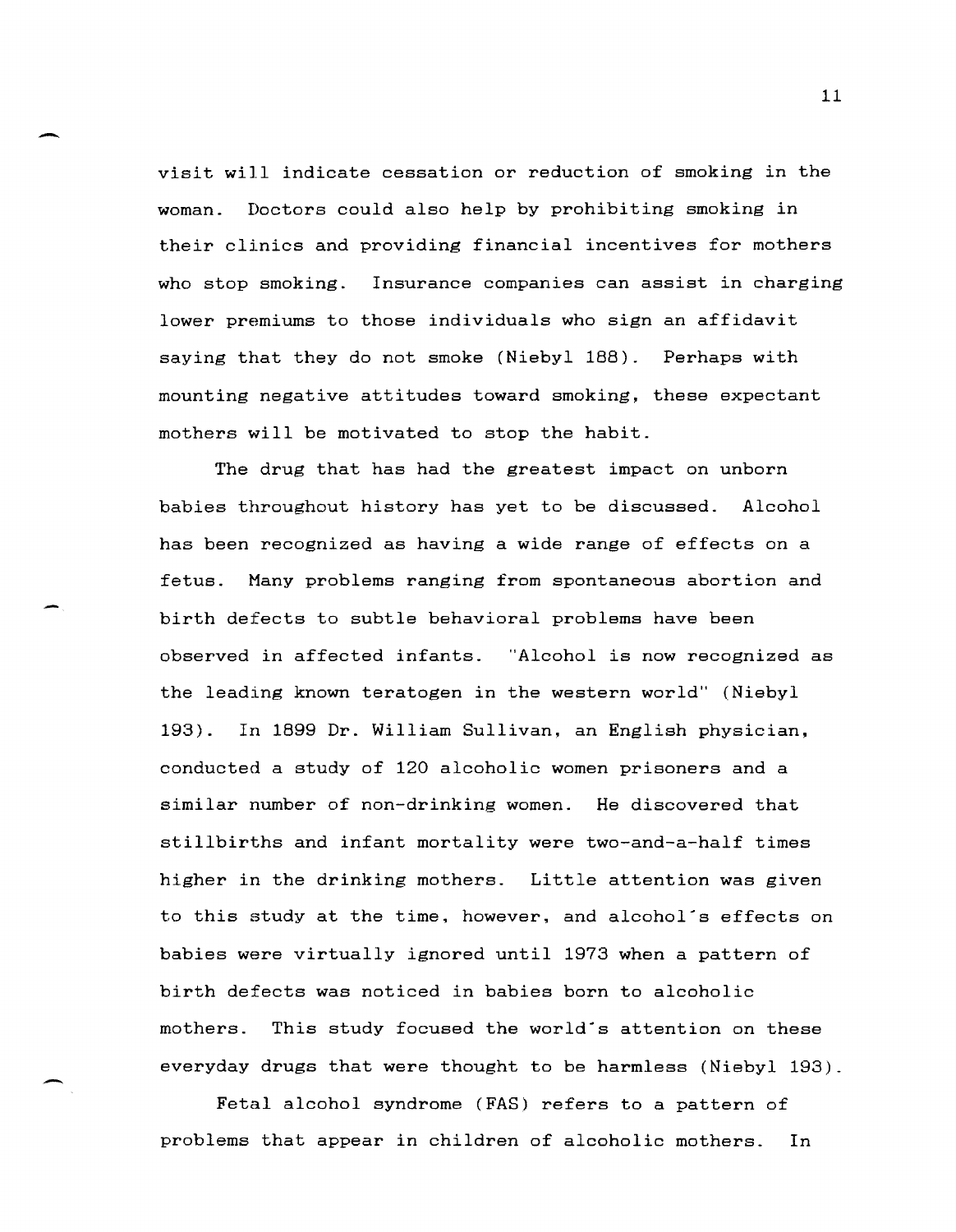1980 three criteria were set for a consistent diagnosis of FAS. Retardation of growth, a variety of facial anomalies, and central nervous system dysfunction have all been noted in FAS babies. These three characteristics must be noted in a child in order for FAS to be diagnosed. All of these characteristics are non-specific. however, meaning that they can occur to babies of non-drinking mothers also. However, when each of these characteristics is present in one child, FAS is diagnosed (Niebyl 194).

One of the many problems of FAS babies is that these babies find it difficult to compensate for their lower birth weight. In babies exposed to opiates, however, even if the baby is amall at birth, "catch-up" growth is often observed, and the child grows to a normal size (Chasnoff 75). Babies with FAS tend to remain smaller than average, which during infancy can create many problems. Low birth weight often results in much higher rates of infant mortality and intensive hospitalization. This hospitalization can greatly detract from the process of bonding that normally occurs between mother and baby during the first few days of life.

-

-

Phyaical anomalies, especially of the face, are easily recognized. These congenital abnormalities include, but are not limited to, unparallel ears, cleft palate, short length of nose, heart and kidney defects, and limb and joint problems\_ These problems are not merely aesthetic. They can create difficulties in hearing, speaking, breathing, and many other functions.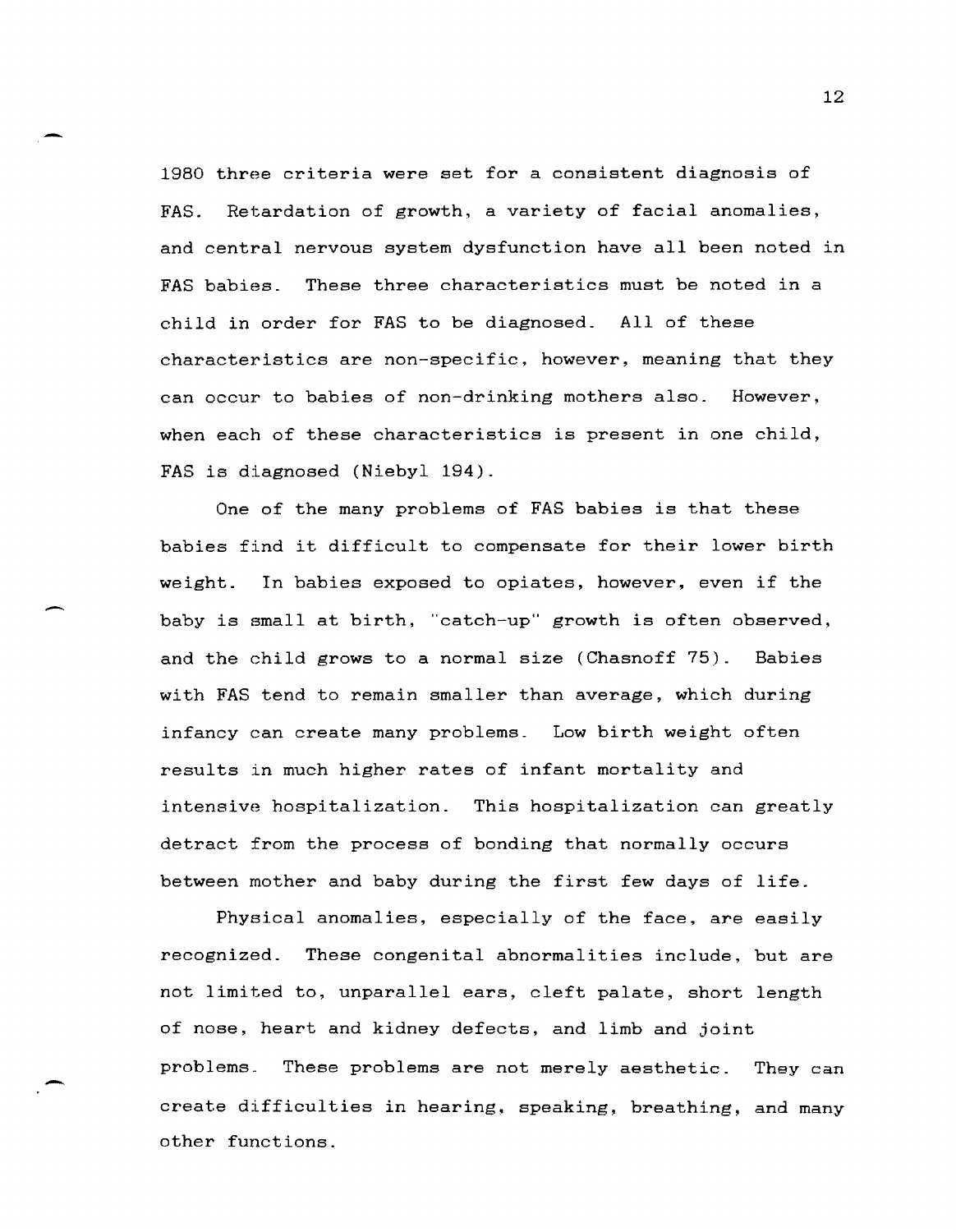Many of these physical anomalies can be repaired surgically. However, FAS is the leading cause of mental retardation, and **this** is irreversible and untreatable (Niebyl 196). Central nervous system dysfunction is one of the most studied aspects of FAS. The child can experience delayed language and motor development as he grows, and usually his abilities do not improve as he matures (Chasnoff 76). These babies tend to be more irritable and restless during infancy. This is not to say that all anxious babies are suffering from FAS, but emotional disturbances have been a trend in those babies already diagnosed. Fetal alcohol syndrome children, given IQ tests, averaged much lower that the national standard. Occasionally an affected child will score relatively high on these tests, but this child usually exhibits milder disabilities such as learning difficulties and behavioral problems (Stimmel 107).

Through examinations of babies, it has been noted that all affected babies do not show every FAS symptom. Fetal alcohol effects (FAE) is the general name given to symptoms of babies with only partial expression of FAS characteristics. Some babies will show only a few or one single abnormality at birth. This baby would be an FAE baby- -showing some, but not all, of the symptoms.

Some babies of alcoholic mothers show few symptoms of FAS and certainly do not fulfill the three criteria set in 1980. Other more moderately drinking women have children with all the FAS symptoms. This could suggest that FAS may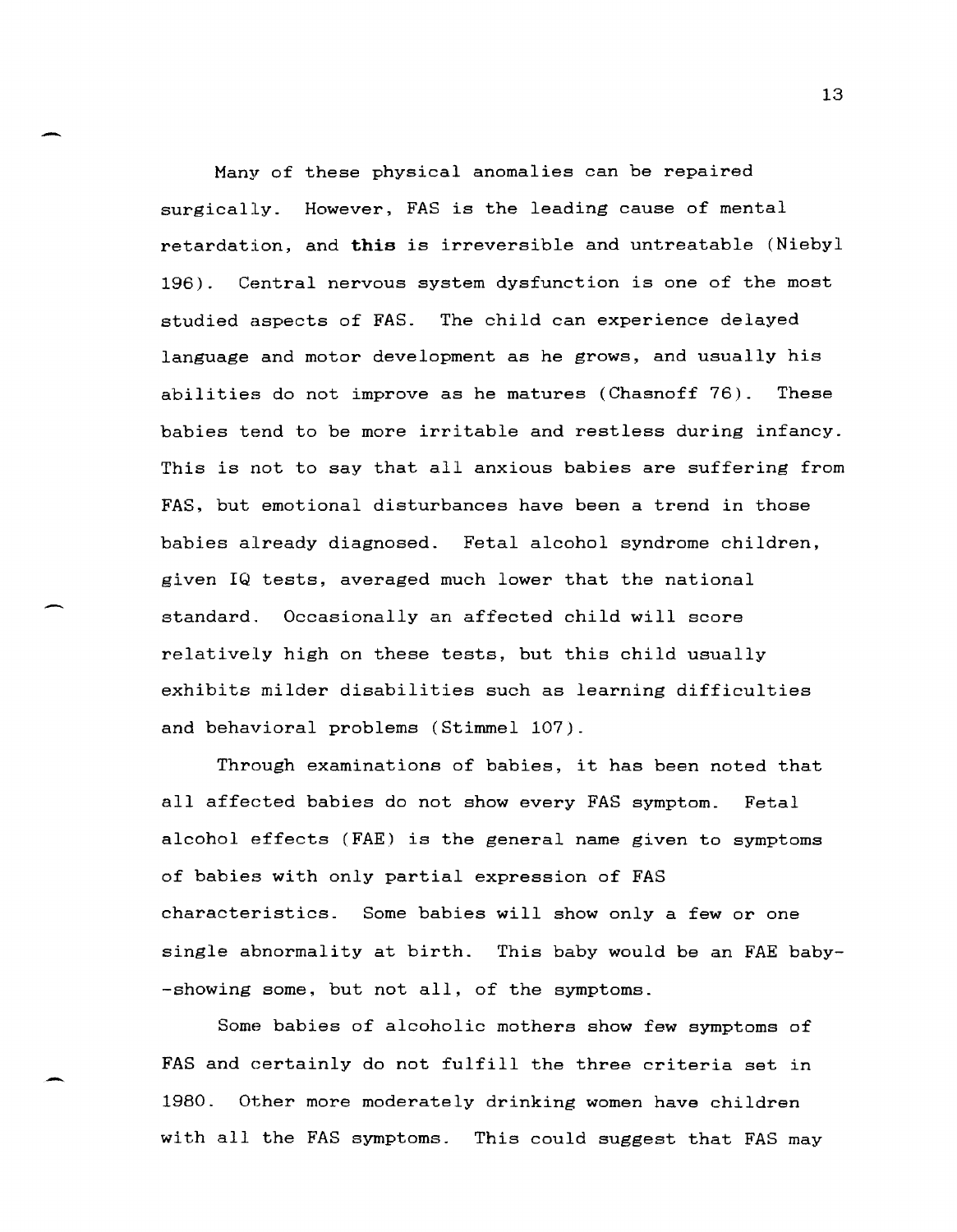not be entirely dose-related. However, research has not proven this beyond question. "The smallest reported amount [of alcohol] linked to a case of FAS was six bottles of beer daily throughout the pregnancy" (Stimmel 110). This is a substantial amount of alcohol intake; therefore, some researchers give more emphasis to dosage than others. Merely because a woman drinks heavily, it is not guaranteed that she will have an FAS baby. It is, however, much more likely. And alternatively, a moderately drinking woman can have a severely affected child.

 $\overline{\phantom{0}}$ 

-

StiLlbirth rates have been slightly increased in drinking mothers. Heavy alcohol intake late in the pregnancy may not do enough damage to induce spontaneous abortion but may later produce stillbirth (Niebyl 196). A study performed in 1974 showed that stillbirth rates were two-and-a-half times higher in women drinking three or more alcoholic drinks daily than in women who drank less than this (Stimmel 113).

Spontaneous abortion rates are significantly increased in babies of drinking mothers. A study in California concluded that spontaneous abortion risks in the second trimester are doubled for drinking women as compared with non-drinkers (Stimmel 113). Spontaneous abortion is especially related to the timing of exposure to the drug. The later in pregnancy the mother drinks, the less likely it is for spontaneous abortion to occur.

The timing of the exposure to alcohol can play an important role in the effects alcohol has on the baby. The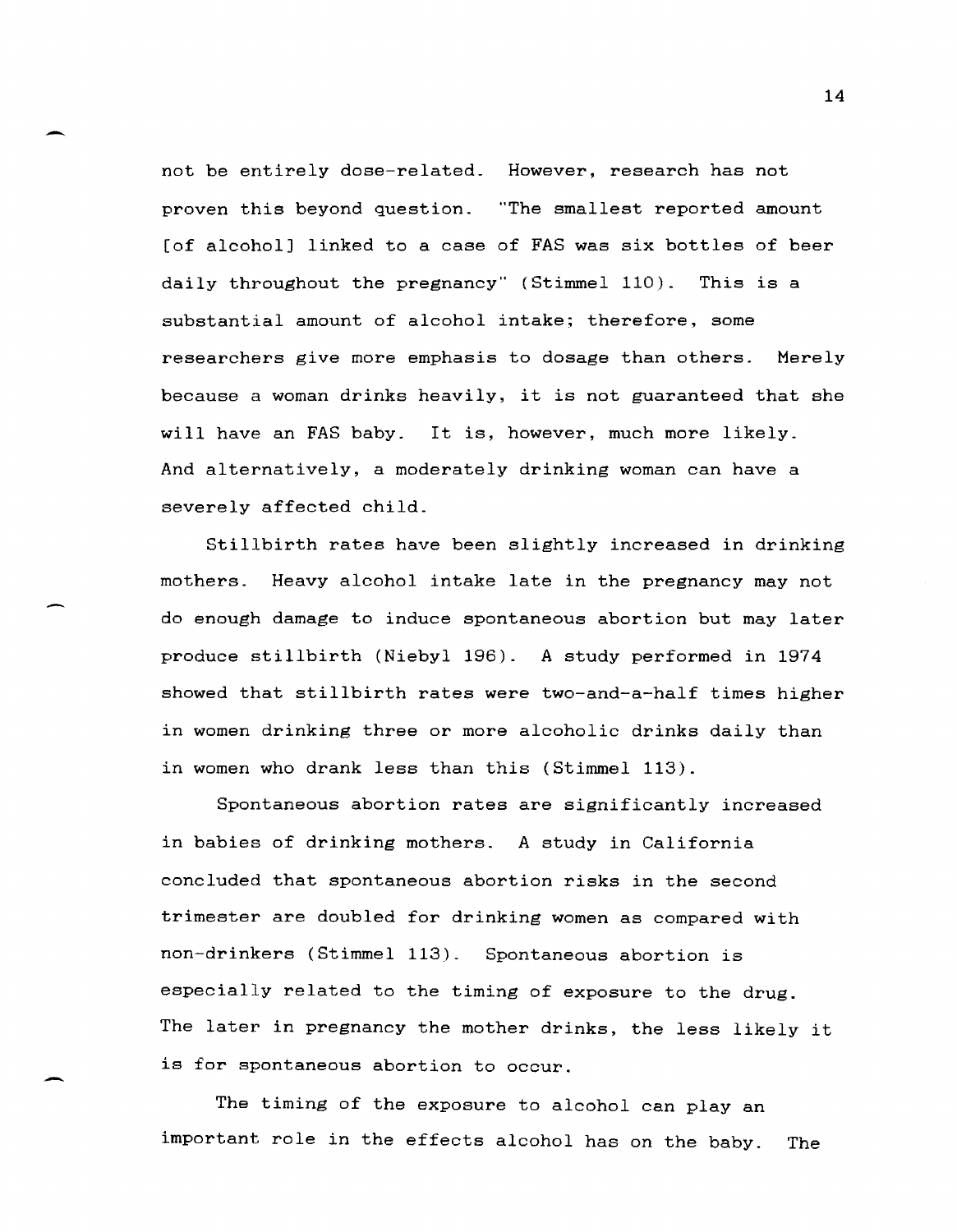first trimester is obviously important for morphologic development. The second trimester shows increased risk of spontaneous abortion. But, growth of the fetus seems to be most influenced by mother's intake of alcohol during the third trimester. The vital organs have already formed, but fetal growth is greatly reduced. Even if spontaneous abortion does not occur as a result of heavy drinking in the last half of pregnancy, stillbirth and FAS can and often do result.

One might predict that once a woman becomes pregnant she will quit drinking. However, as is obvious in American society, this does not happen in all instances. Attempts may be made by the mother, but alcohol addiction is difficult to overcome. Blood alcohol levels may be much greater in pregnant women than in nonpregnant women, meaning that even though women may curb their drinking habits, they may still have higher blood alcohol levels (Abel 32). Also, some fetuses are harmed more than others by exposure to the same amount of alcohol, which suggests that other variables are important in the expression of FAE's. Genetic factors may play an important role in the expression of any particular symptom in a child. This suggests that some babies have an increased susceptibility to FAE's, and chances are that the mother cannot accurately predict her susceptibility level. So, even if drinking is reduced greatly, the genetics of the mother and consumption of other drugs still profoundly affect the child. Future research will provide more answers into

 $\sim$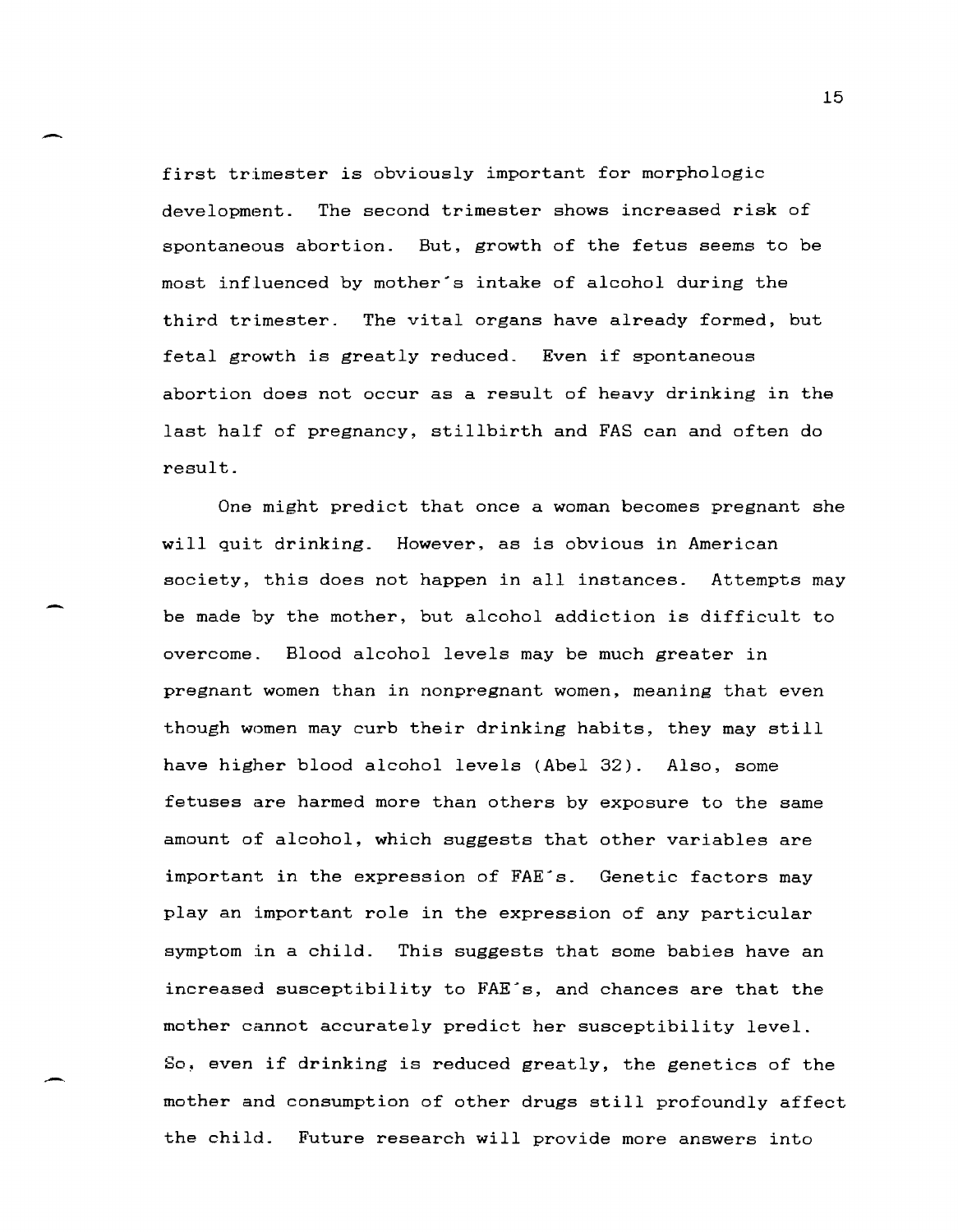this complex issue. Certainly the only sure way of avoiding FAE<sup> $\epsilon$ </sup>s is to abstain from all drinking.

-

,-

From this discussion alcohol seems incredibly negative and harmful, yet many women still crave the positive feelings given by it. The temporary anxiety relief it provides allows a nervous mother-to-be to relax while under the influence of the alcohol. This relaxation seems particularly helpful during pregnancy when so many physical changes are being experienced. Therefore, it is difficult to stop a drinking habit.

A few suggestions can be given to aid in dealing with an alcoholic mother without delving into the complex emotions and problems involved in alcoholism. However, it should be noted that these suggestions alone are not adequate. Alcoholics generally need intensive therapy that can be provided by groups such as Alcoholics Anonymous, Alateen, etc.

Doctors should warn women about the dangers of drinking **before** they get pregnant; after pregnancy occurs, these dangers should be reemphasized. Doctors should monitor the patient's drinking habits throughout the pregnancy. If the physician can remain non-judgmental and supportive, his suggestions will be better received. A referral to a rehabilitation group or clinic is an easy step that these doctors frequently take. Whether or not the patient follows through with this referral is up to the patient, of course. The March of Dimes distributes pamphlets that express well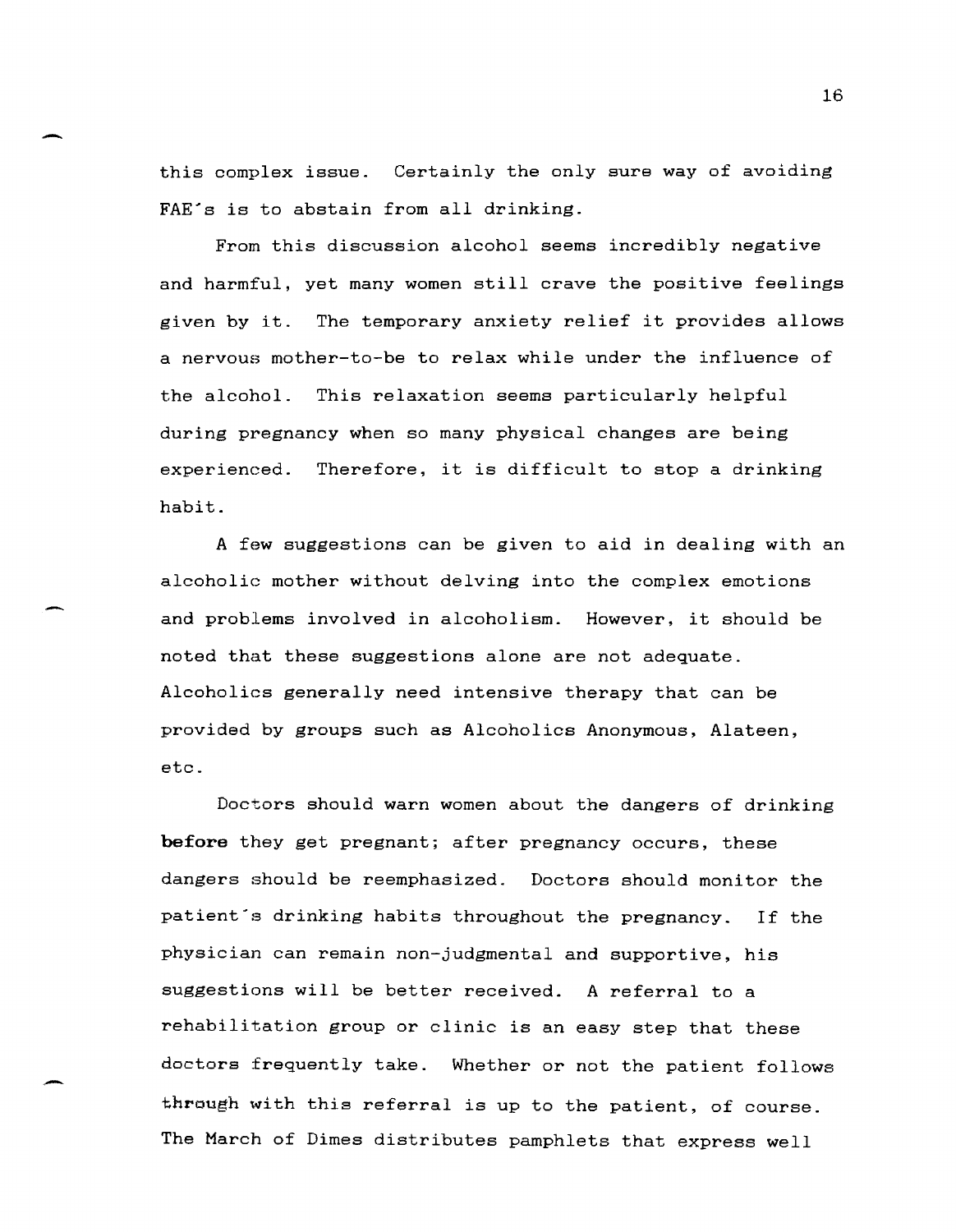the idea behind physicians' thoughts--"Before you drink, think" (Stimmel 121).

-

-

Another drug commonly used in our society, but not particularly addictive, is caffeine. The stimulant effects of caffeine have become extremely popular. Caffeine is an integral part of many drinks, foods, and medications. The availability of caffeine has created concern among women regarding the effects caffeine could have on a baby. Scientists recognized this concern and compiled information through extensive research regarding caffeine as a teratogen.

Apparently, caffeine has appeared to have little or no negative effects on a fetus. Studies have found "no statistical increase in congenital abnormalities associated with caffeine use..." (Niebyl 231). This study has since been supported by many other researchers. Heavy caffeine consumption can lead to pregnancy complications, however. Many women who consumed large amounts of caffeine during pregnancy had babies with lower than average birth weights. It must be noted, however, that other variables are probably also attributable to this decrease in weight. Factors such as smoking, alcohol use, and socioeconomic level may be more likely causes of these smaller babies. In any case, caffeine was not found to cause any negative effects when used in conjunction with no other drugs.

Opiate-derivatives are drugs of particular concern in today's society. A woman addicted to one of these narcotics poses a formidable threat to her unborn child. Almost every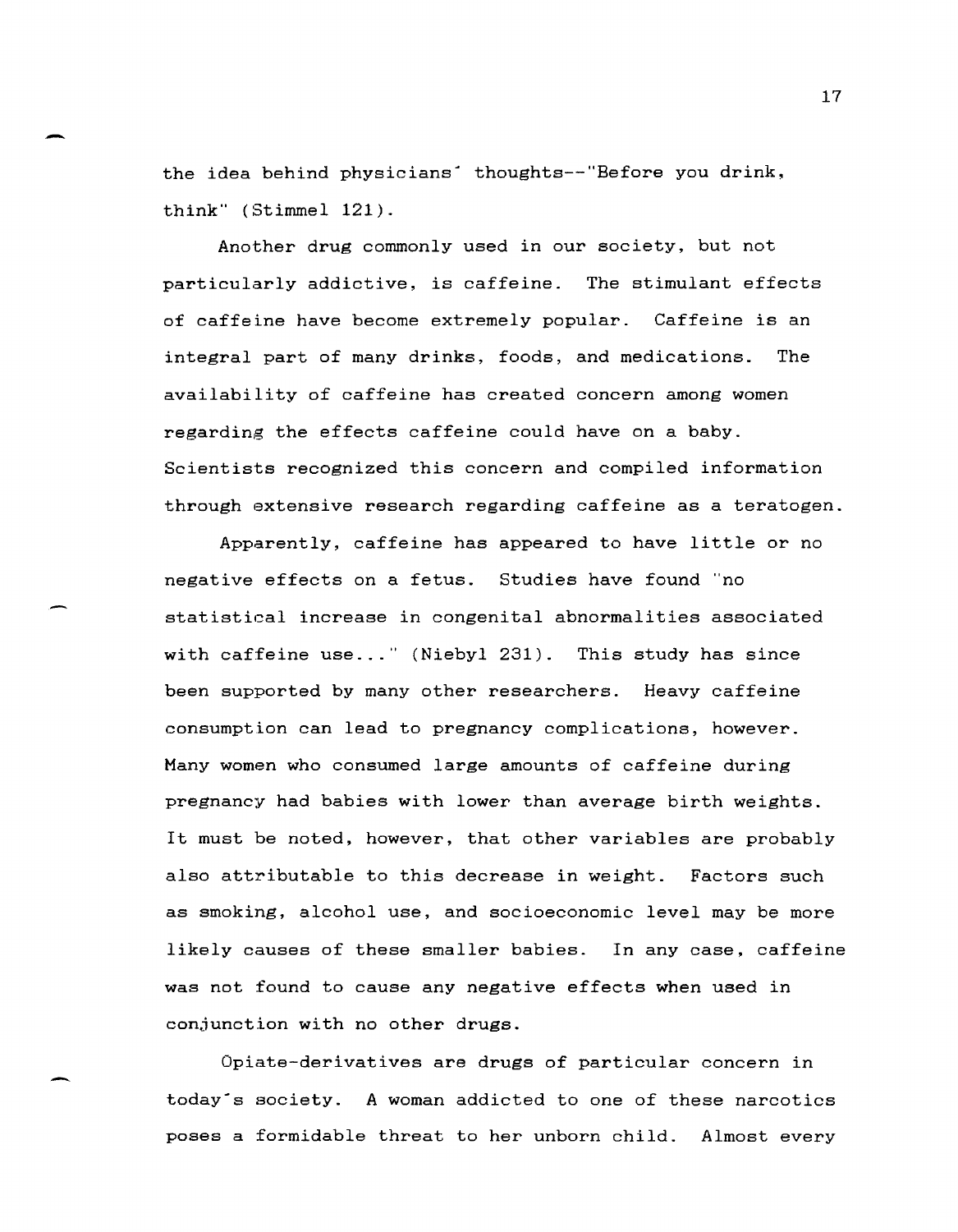narcotic drug consumed by the mother crosses the placenta and enters the baby's bloodstream. All drugs enter the baby's bloodstream in this manner, but narcotics are exceptionally dangerous. Narcotics are particularly threatening due to their addictive nature. Not only is the mother likely to be addicted, but her baby may be born addicted also. This passive addiction is only one of many known problems associated with narcotic use. Spontaneous abortion, low birth weight, premature birth, decreased intellectual capacities, congenital malformations, and various infections are just a few of the many complications arising from narcotic use during pregnancy.

Unfortunately, these drugs that do so much harm to the baby, are also the hardest to give up for the mother. They become extremely psychologically and physically addictive. Over time narcotics act as chemicals that affect the emotional condition of the user. Feelings of euphoria and excitement can occur as a result of this chemical change. The euphoric effects resulting from narcotic use are extremely addictive, leaving the user feeling depressed and hopeless when the drug is removed.

When a woman tries to withdraw from narcotic use. physical complications can arise. The body's reaction to the sudden absence of a drug to which it has become accustomed. is many times not pleasant. The withdrawal must be undertaken gradually and supervised by a medical professional. Even with the best care, these treatment

 $\sim$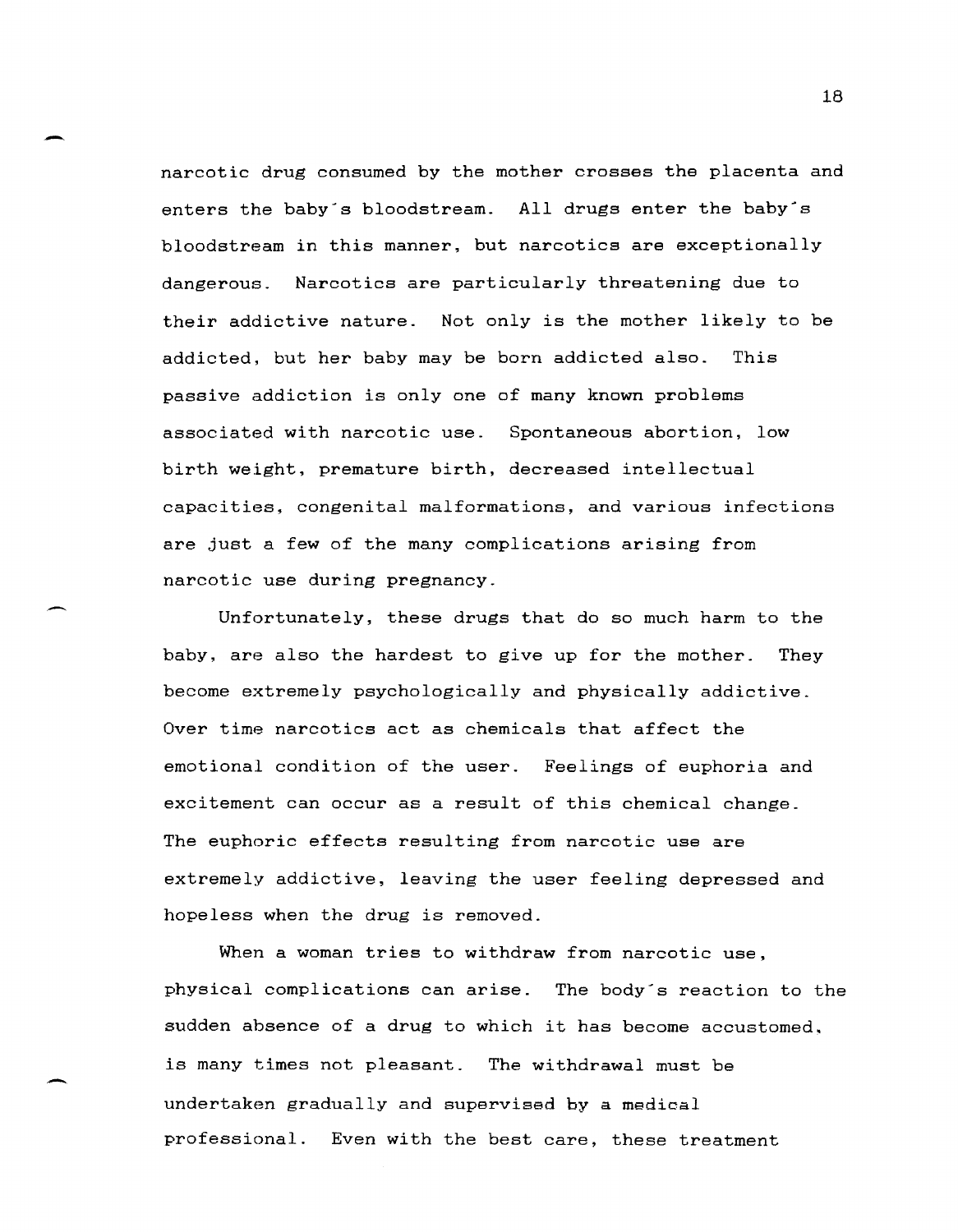programs are successful only to a varying degree. Much of the rehabilitation process depends on the attitude of the patient.

-

-

The primary drug withdrawal treatment for heroin addicts is methadone maintenance. This process consists of the replacement of heroin in the body with methadone, a drug with similar. but much less damaging, effects. A low level of methadone is given to the patient, hoping to gradually reduce her dependency while still keeping her comfortable (Niebyl 210). Methadone treatment can serve many purposes. It prevents the highs and lows in the maternal drug level that occur on a day-to-day basis by inconsistent heroin use. These varying narcotic levels can produce intervals of depression and excitation in the baby, which are extremely unhealthy. Methadone treatment also removes the mother from the drug-seeking environment, which generally improves nutrition and maternal attitude. Women seem to be more prepared for childbirth and motherhood while under methadone maintenance. While the mother is undergoing treatment, the baby is still being affected, although less so than with heroin use. The sooner the mother can begin to abstain from all drug use the better.

Complex problems can develop in a fetus of an opiateaddicted woman. As mentioned earlier, the newborn's withdrawal symptoms are among the most critical side effects of narcotic use. Withdrawal symptoms usually appear within the first seventy-two hours after birth. The duration of the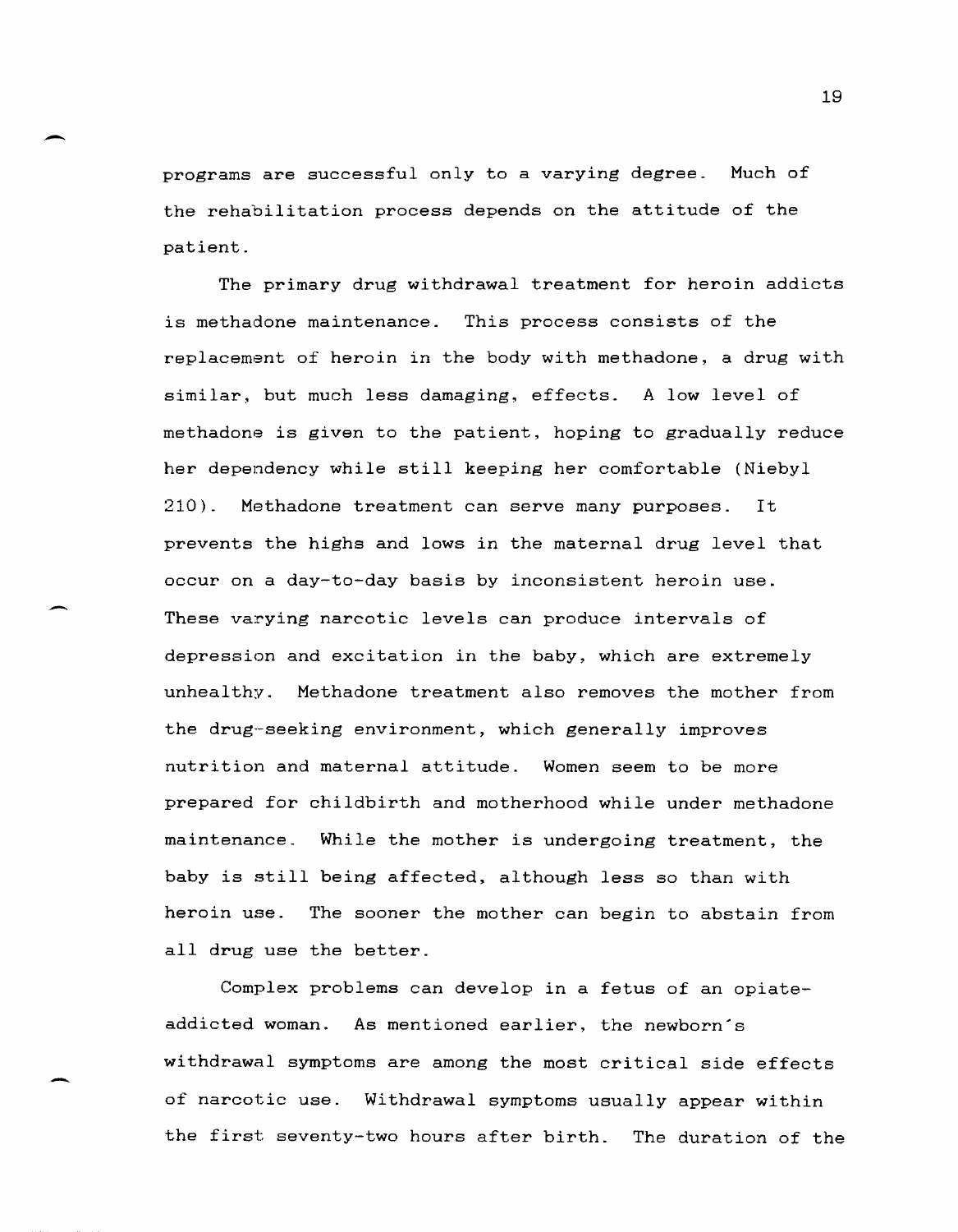withdrawal symptoms can last from three to seven days. However, complete manifestations of withdrawal symptoms will usually not disappear until sixteen weeks of age (Ostrea 28).

.-

 $\overline{\phantom{0}}$ 

These withdrawal symptoms can take on a variety of forms. Dysfunctions of the central nervous system are predominant signs. Hyperactivity, irritability, sleep disturbances. and extreme excitability are commonly expressed. Many times movements and reflexes can become jerky and almost spasmodic. The infant"s responses to simple stimuli are greatly exaggerated by physical movements.

Other problems affecting several different systems of the body can be experienced. Respiratory difficulties such as hyperventilation and irregular breathing are often seen. This can lead to aspiration pneumonia or respiratory alkalosis. Gastrointestinal signs of withdrawal will appear as vomiting, drooling, diarrhea, and vigorous, disorganized sucking. Many of these symptoms are due to poor coordination in such actions as swallowing (Ostrea 30). Diarrhea and vomiting can lead to more serious complications such as weight loss and severe dehydration.

The severity of the withdrawal symptoms greatly depends on the methadone dose of the mother. Withdrawal symptoms seem to be severe when the mother is still on a relatively high dose of methadone. Therefore. attempts should be made to bring the mother to the lowest level of methadone possible. Interesting to note, however, is the fact that heroin does not seem to produce a similar dose-withdrawal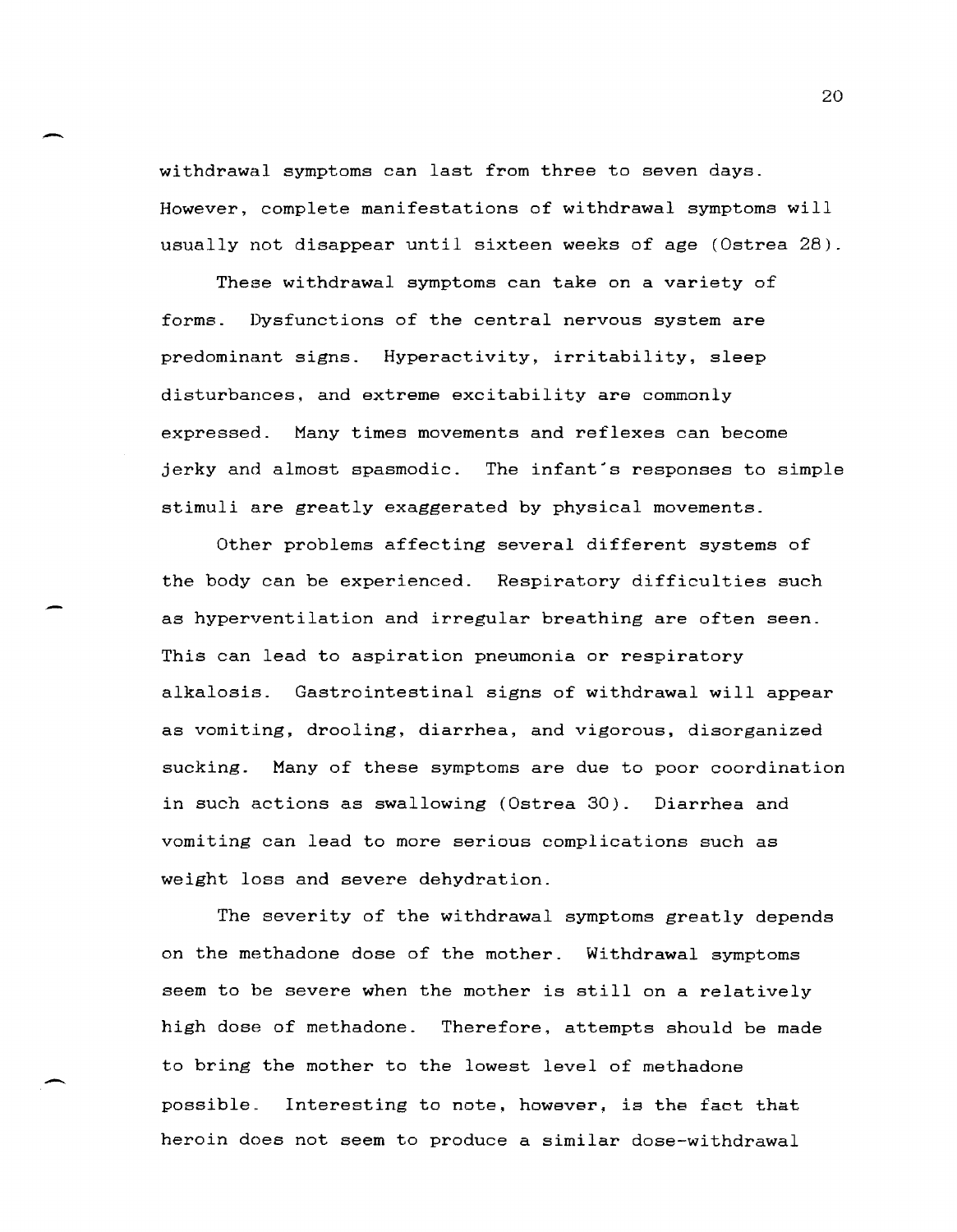relationship. Researchers are still trying to figure out reasons for this inconsistency.

-

-

Once neonatal abstinence syndrome has been diagnosed, the baby will need a thorough examination to determine the severity of withdrawal. Supervision will be necessary to monitor signs and symptoms. These infants will need to be cuddled more often, since this relieves irritability. A pacifier can be a great tool to relax an anxious baby.

These suggestions are fairly superficial, however. Based on the assessment of the severity of the withdrawal, drugs are often used to curb the effects of the syndrome. Drugs can be very beneficial in reducing the negative impacts of withdrawal, keeping the baby more comfortable. Drugs are certainly not used in all instances, but it is an effective treatment in the more serious cases. Once the baby seems to be over the withdrawal symptoms, the treatment drugs can be gradually diminished until they are completely discontinued  $(0$ strea  $35)$ .

In addition to suffering withdrawal effects, a great majority of these babies are born prematurely, which leads to higher infant mortality rates. With early recognition and treatment during pregnancy, stillbirths and infant mortality can be drastically reduced. As has been noted with most other drugs mentioned, lower birth weights have been observed in affected children. For the most part, these infants are able to catch up to a normal size by the age of twelve months. However, the first year of their lives is strained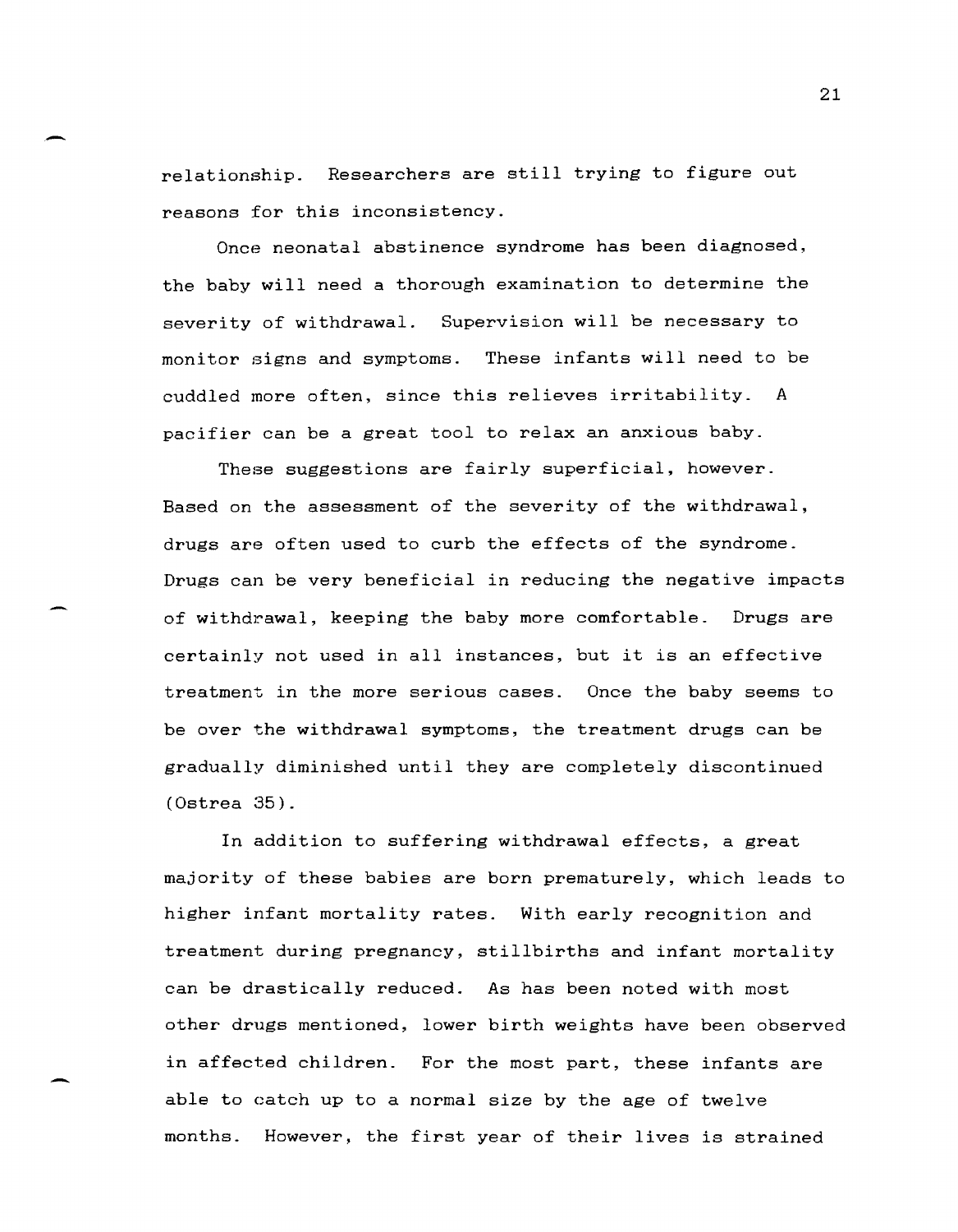in a struggle to deal with their small bodies and developing immune systems.

--

-

Developmentally speaking, many affected infants were noted to have less than average scores on developmental tests as children. This may be due more to the lower socioeconomic levels of their home environment than maternal drug use. It has been difficult to isolate one specific cause for this developmental difference, but a definite correlation has been noticed.

When addiction is discovered early in a pregnancy, physicians can attempt to control a woman's rehabilitation. Obviously a great deal is dependent upon the attitude of the mother. She may be very reluctant to end her drug habit, well aware of the negative consequences this action will bring. However, the longer she continues to use narcotics, the greater the chance of harm to her baby. The physician will need to begin methadone maintenance if the best course of action is to be taken. Methadone can prevent the mother from experiencing withdrawal effects and also help her baby avoid neonatal abstinence syndrome. If the mother is willing to cooperate with rehabilitation efforts, her attitude will profoundly affect her fetus. She is more likely to abstain from drug use, eat more nutritiously, and take better care of herself in general.

Yet to be considered in the discussion of narcotics are the legal implications of such drug use. Some states have ruled that an addicted infant must be reported and be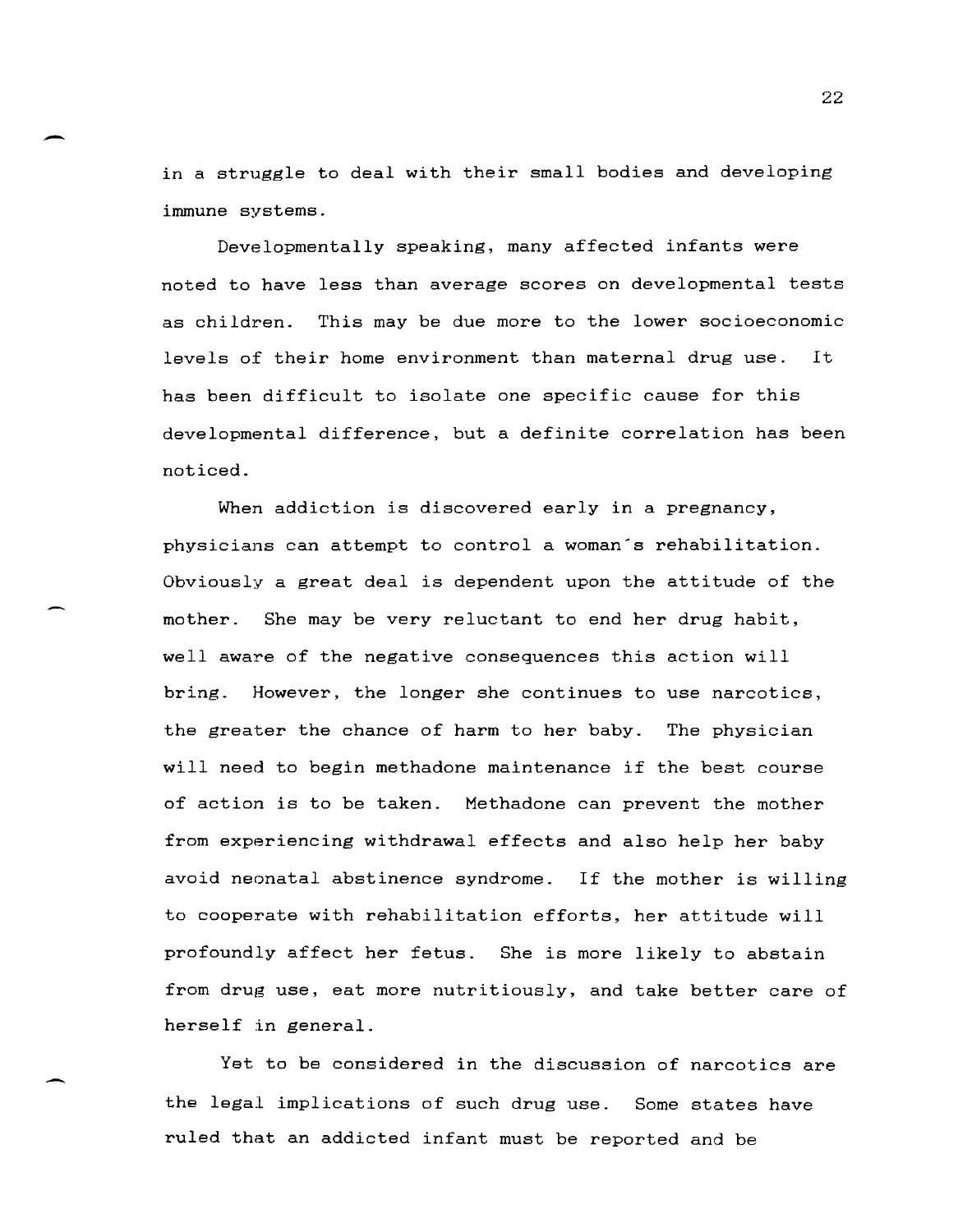considered an abused child. But patient confidentiality considerations caused federal agencies to step in. Federal regulations have prevented the revelation by hospitals of drug addicted mothers to the police, in an attempt to encourage these women to admit their addiction to their physicians. The disadvantage of this maternal protection is that the infant is many times denied supervision by a child protective worker. who is frequently assigned to protect a child from future "abuse" (Ostrea).

-

 $\overline{\phantom{a}}$ 

Withdrawal from a narcotic is obviously no simple task. Physicians are obligated to inform their patients of the many complications inherent in their drug use. Drug use can be monitored throughout the pregnancy by urine tests. In this way. the physician can stay aware of the condition and progress of his patient and be better prepared for the birth of a possibly sick infant.

Two other drugs are commonly used in today's society and are important to note. As with heroin, these drugs can present a more complex situation than alcohol or tobacco. Because these drugs are illegal. fear and suspicion are additional problems to the mother's state of mind. Marijuana and cocaine have been shown to affect the mother and child during pregnancy, the birthing process, and the life after birth. Marijuana use has drastically increased in the last few decades. About twenty-five percent of adult Americans have been estimated to be marijuana users. In addition to marijuana, cocaine use has increased since the 1970's.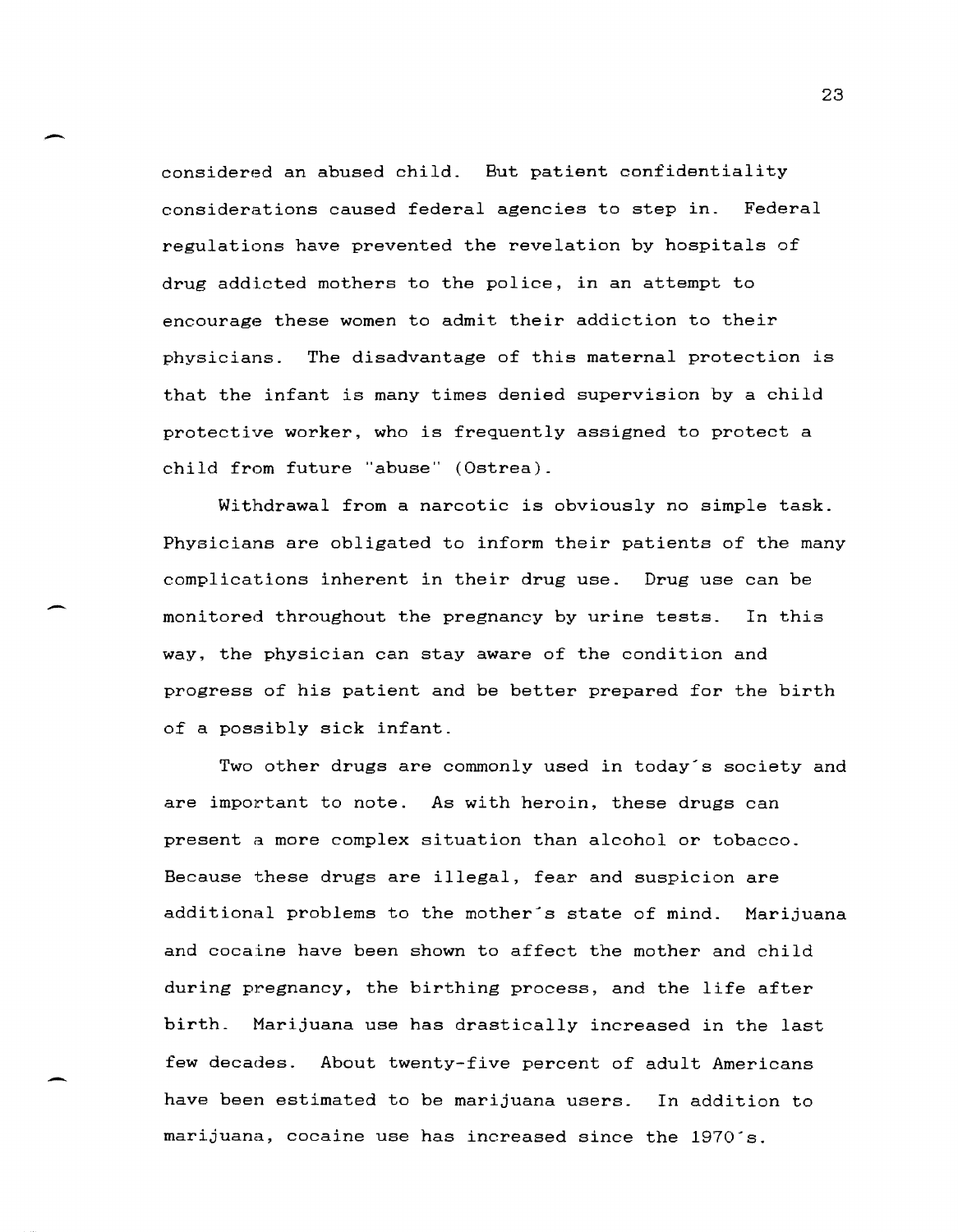Approximately five million Americans are reported to be regular cocaine users (Niebyl 223). The widespread use of these drugs forced researchers to study them extensively.

Marijuana has long been noted as having the effect of hastening delivery. Women have enjoyed this aspect as well as the somewhat aphrodisiac effect of marijuana. But, marijuana does have its faults. Experiments using animals provided researchers with their first information regarding marijuana"s negative effects. The results of these studies in conjunction with human research will be summarized.

Interestingly, it appears that birth weights are not significantly lower for affected babies. Congenital anomalies are also not greatly increased. Even when these side effects **did** appear, it was difficult to assess whether or not the difficulties were directly related to marijuana use (Niebyl 226). These fortunate results. or lack of results, have been hypothesized to be related to the transfer of the drug into the fetal bloodstream. Some studies have suggested that the placenta may provide some sort of barrier to marijuana, thereby allowing the baby very little exposure to the drug.

It may appear that no serious birth defects are a direct result of marijuana use, especially when used in moderation. However, children born to marijuana smokers have been noticed to be less responsive to stimuli such as light for the first month of life. After this month, however, responses seem to be the same as in control infants (Niebyl 227). If this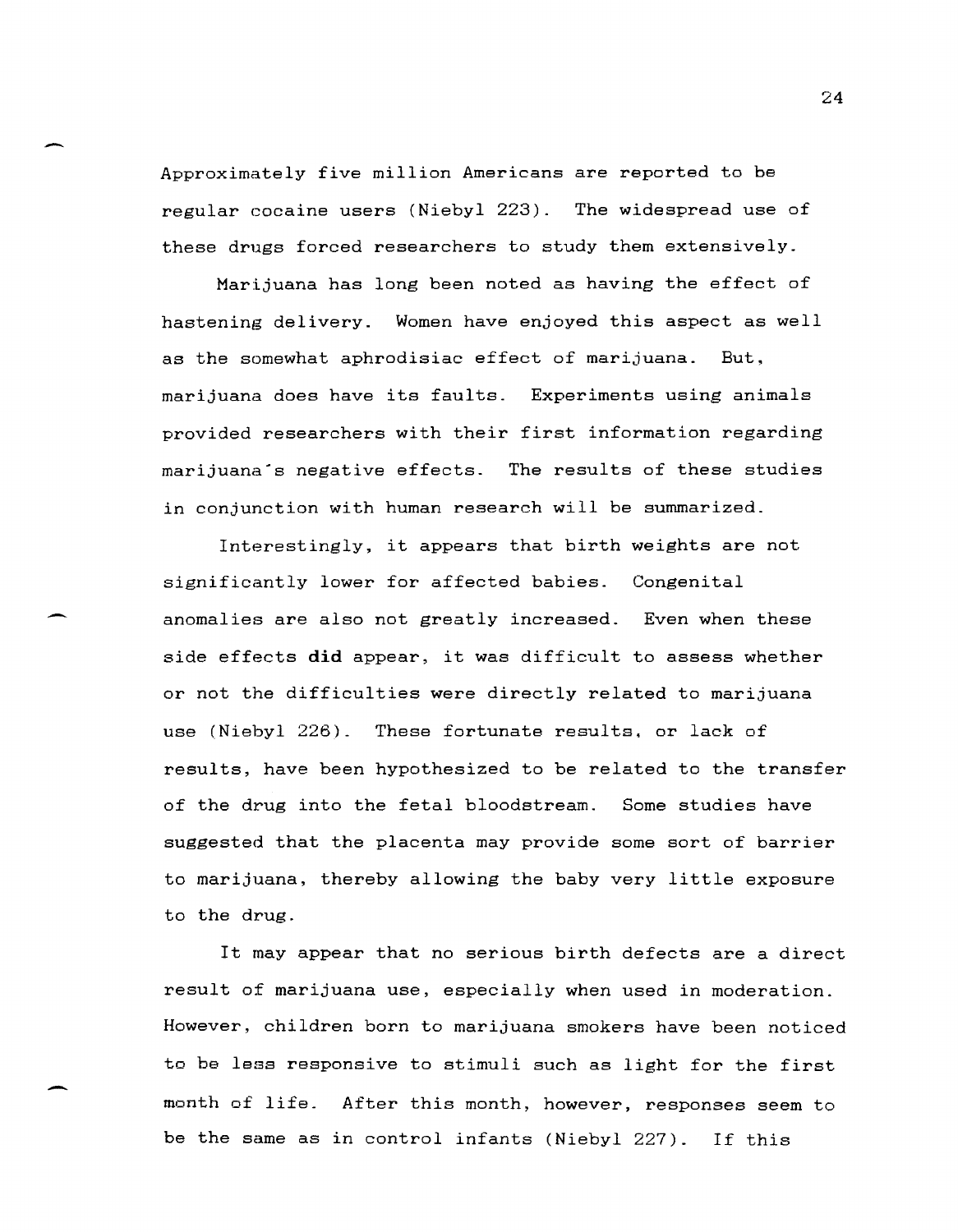response reaction is the only effect on the baby, marijuana appears to do little damage to the fetus. However, marijuana smokers are often users of other drugs as well which complicate the situation. The use of two drugs simultaneously is more harmful than the use of one drug. This greatly increases the chance of expression of abnormalities. Many times when problems have appeared in these babies, it has been impossible to isolate marijuana effects from the effects of other drugs.

Cocaine is a central nervous system stimulant usually injected or sniffed into the body. As with marijuana, it has been difficult to determine cocaine's specific effects on a fetus because many cocaine users also use other drugs. The results of research into cocaine's effects is still tentative.

Cocaine use seems to result in decreased blood flow to the fetus. which usually has little permanent effect but can cause fetal difficulties such as periodic oxygen deficiencies. These infants after birth seemed to be startled more easily and were more restless than methadoneexposed or control infants (Niebyl 229). Vaginal bleeding in the mother was noted shortly after cocaine use. But, this is usually not serious and does not affect the fetus.

The physician needs to be alert to the possibility of polydrug use. This is the greatest problem associated with cocaine and marijuana use as it relates to the fetus, since these drugs alone do not appear to do significant damage.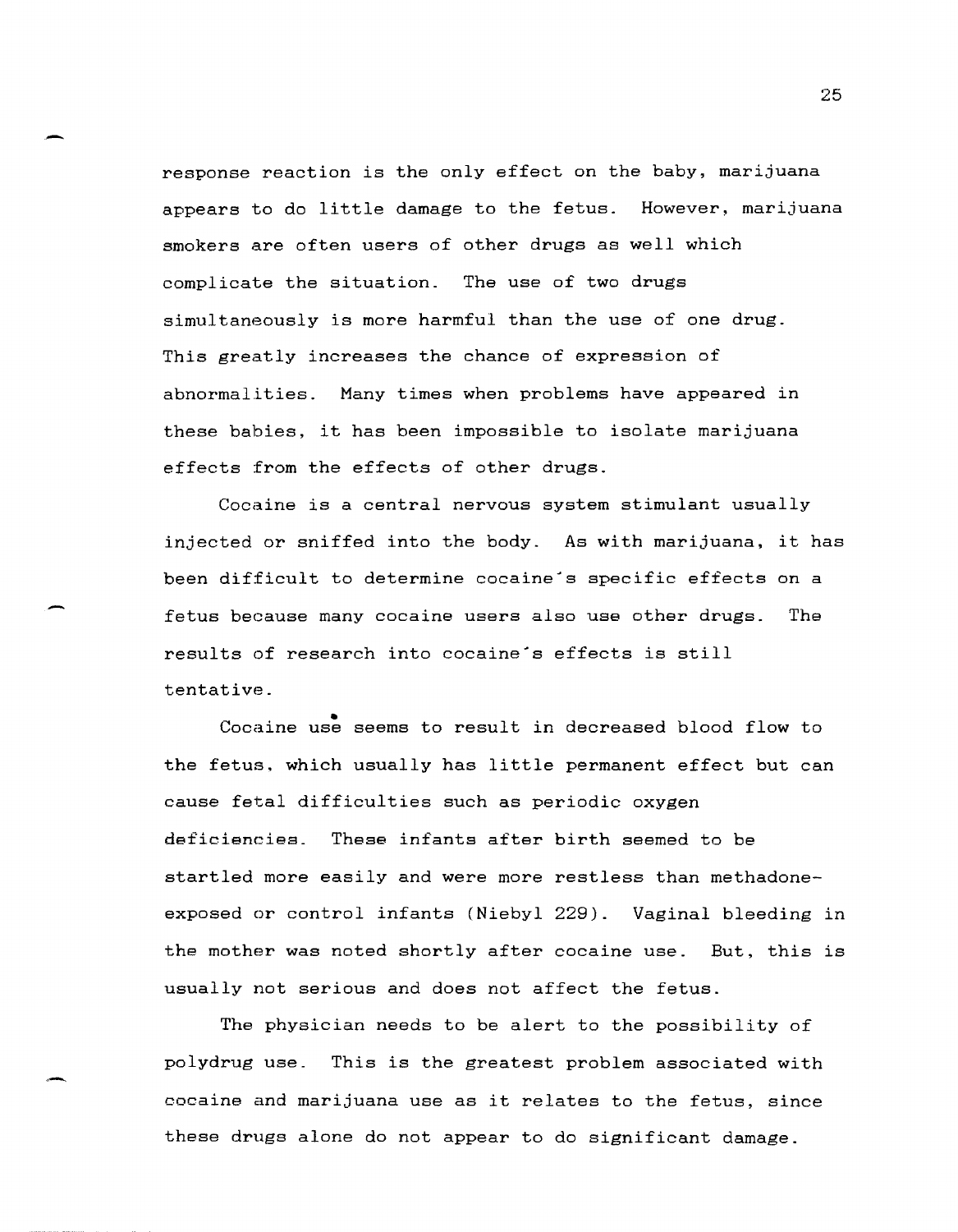The most reasonable approach is for physicians to support and encourage their patients, while at the same time informing them of the dangers and risks involved in drug use. The physician may be the only intervention in the woman's drug habits. If the physician can gain positive rapport with the patient, he has the power to be very influential.

-

-

-

As is obvious from this discussion, severe physical problems in the fetus result from any kind of drug use during pregnancy. In addition to all of these complications, another very important aspect of drug use must be considered- -the short-term and long-term emotional effects of drug use. Severe emotional problems are predominant in the drug addicted mother. On the surface she may appear indifferent and complacent, but feelings such as guilt and low selfesteem are commonly experienced feelings. She may have a low level of dedication to her fetus, resulting in missed doctors' appointments, continued drug use, and impulsive behavior. If the mother does not care about herself, she is generally not concerned about her baby. The probability of a healthy child should be emphasized by the physician. If the mother realizes how important her role is on the outcome of the pregnancy, feelings of self-esteem may return (Ostrea 13) .

It has been noted that the mother's attitude during her pregnancy and afterward will help determine the health and adjustment processes of her newborn. The mother's "addictive personality, poverty, emotional deprivation, [and] ignorance"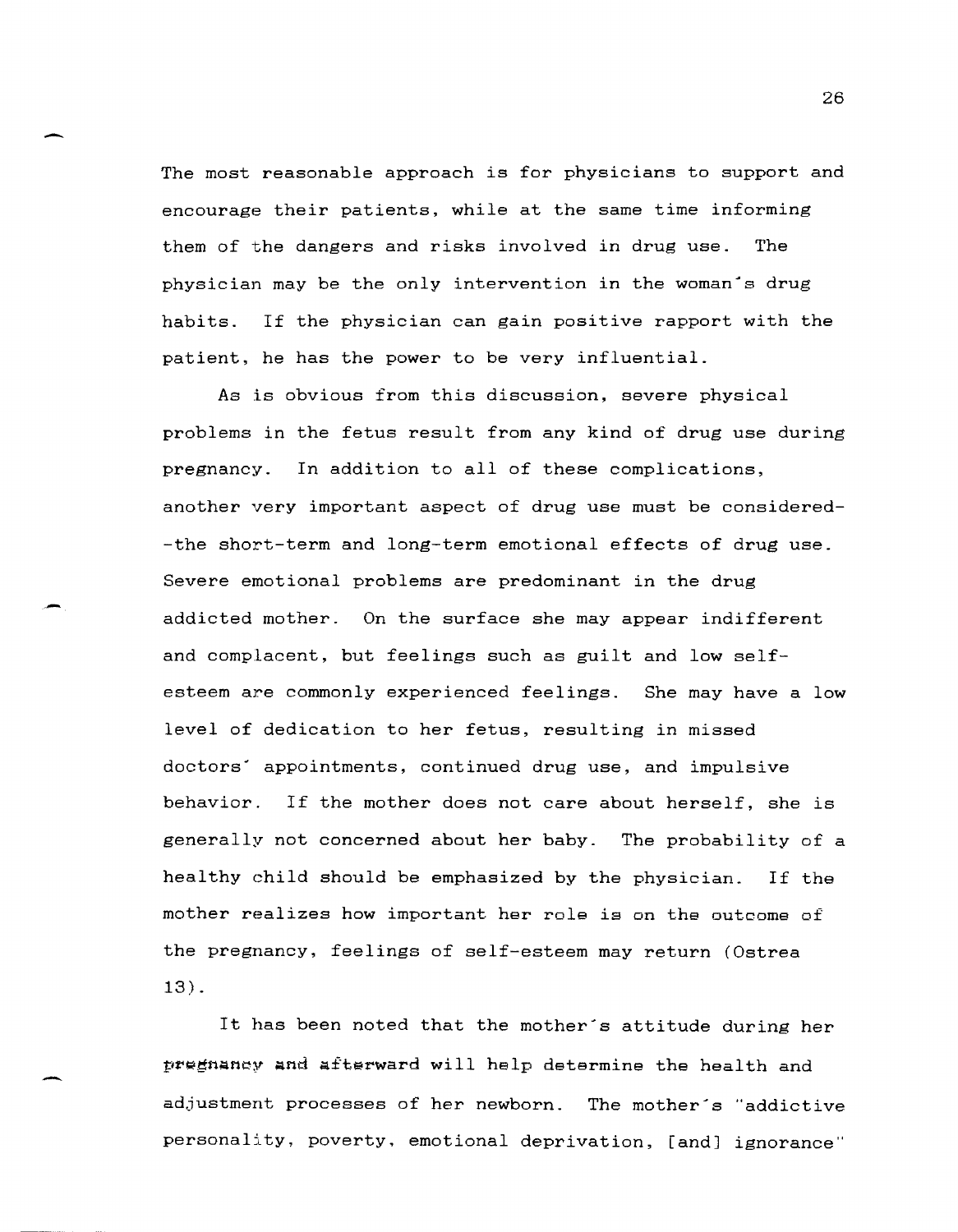can also lead to poor readiness to be a parent. These are vital aspects to how the baby will develop psychologically (Chasnoff 5). Psychological impairment can often develop as a result of being raised in a substance abusing home. Families that are headed by parents with addictive personalities usually have a difficult time raising their children with no emotional problems. These children begin life at a disadvantage by being born into dysfunctional homes.

,-

-

A single mother may have extra stress added to her life: lower income, increased responsibility, less time for the parenting relationship, and decreased social outlets. Unfortunately, a high percentage of drug addicted mothers fall into the single mother category. The addictive personality many times goes hand in hand with teenage pregnancy or divorce. This lack of family support leaves a mother especially vulnerable to emotional problems. Many times the mother will need psychological care long after the baby is born. If such care is provided, the baby stands a much better chance of having a normal emotional development.

In Bummary, it is clear that serious complications are found in babies of addicted mothers. On the lesser side, caffeine, marijuana, and cocaine seem to do little permanent damage. Whereas, alcohol, nicotine, heroin, and many other drugs cause extensive physical and neurological harm. Perhaps one of the most frightening aspects of this entire issue is the unpredictability of the drug effects. Some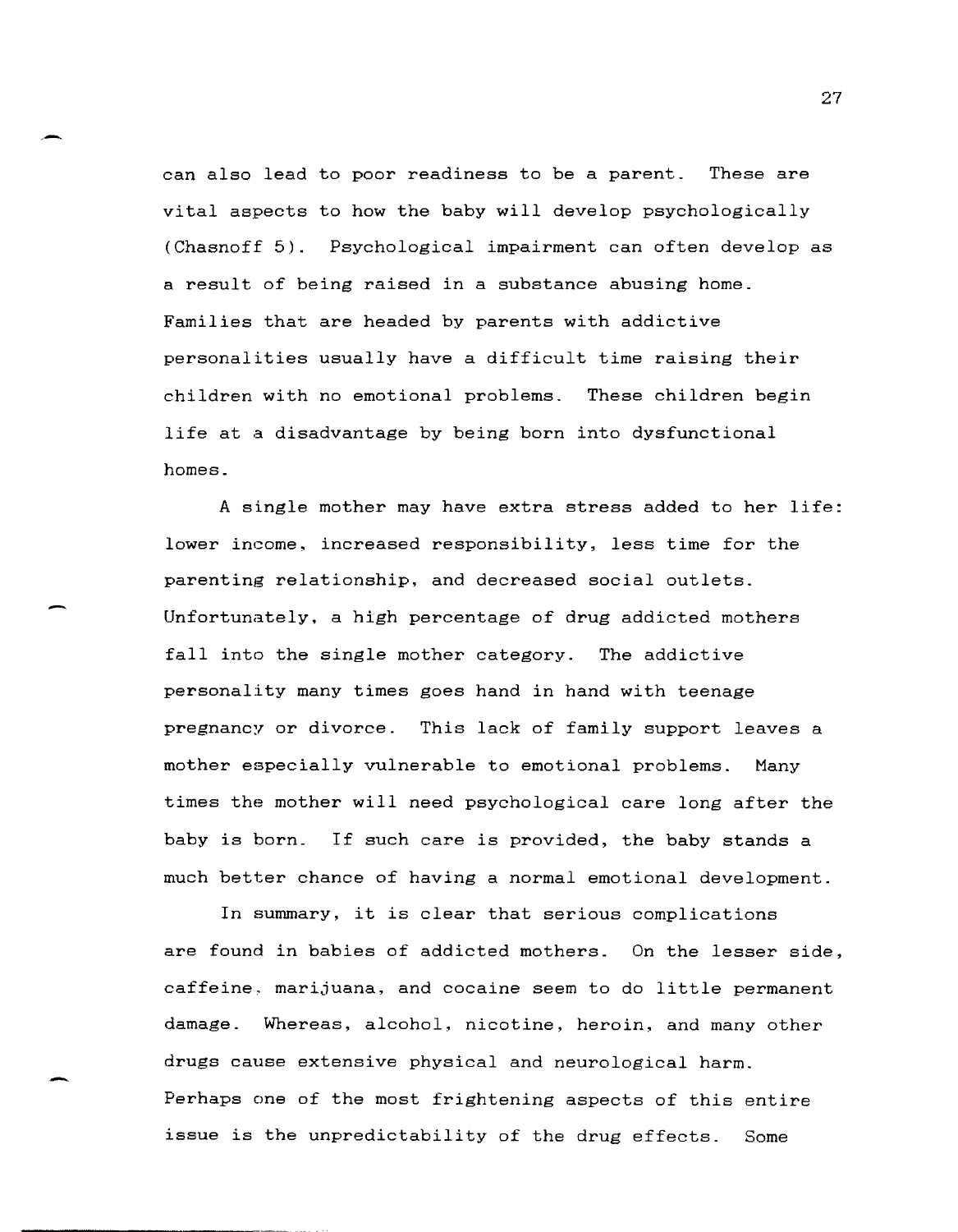babies are affected much less than others exposed to the same drug. This suggests the importance of other variables such as genetic predisposition. Therefore, it is difficult to accurately predict the degree to which a child will be affected.

The prevalence of alcohol and cigarettes leads to great concern among medical professionals. It is difficult to dissuade the use of a product that is legal, so easy to obtain. and provides the positive effects these drugs give. A supportive atmosphere is necessary to help these women overcome these habits.

Even though the effects of maternal substance abuse have been summarized at length, this discussion merely skims the surface of this issue. Unlike drug use at other times, using any kind of drug while pregnant risks two lives. The life of the drug-dependent mother is at risk every time she uses the drug. With each dose, she risks overdose, accidents, or chemical poisoning. And there is the innocent victim to consider---the child who must be exposed in utero to deadly toxins that many people never have to deal with throughout life. In this respect the maternal drug issue is an extremely sad one.

On a perhaps less publicized, yet equally important note, emotional problems take their toll on the baby who manages to survive until birth. Babies are born to mothers who probably have negative expectations about the future of the child. These attitudes do little to foster healthy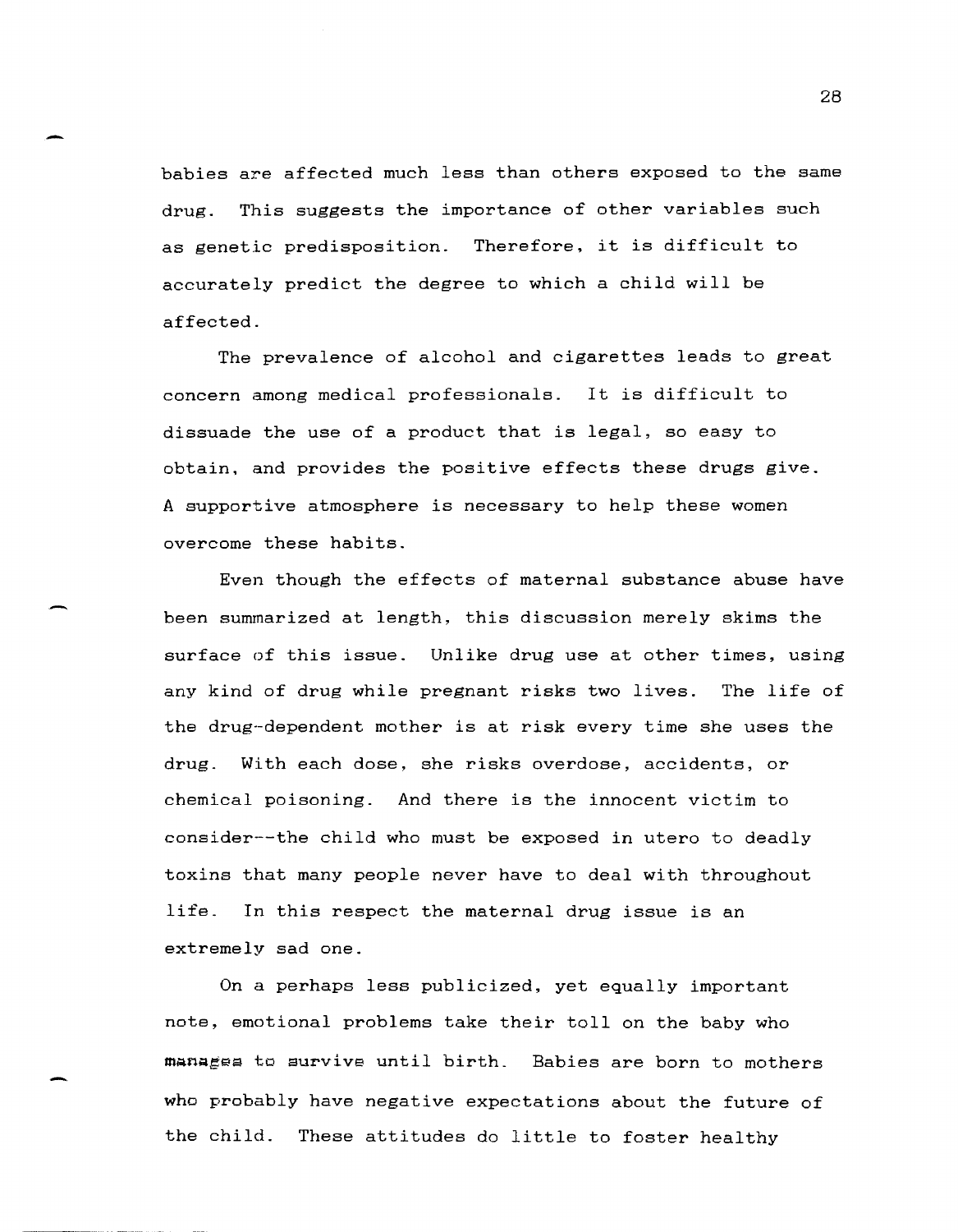psychological development.

Fortunately, these horrible defects and impairments are one hundred percent preventable. Obviously, the easiest way to avoid these damages is to avoid all drug use, especially during pregnancy. But. as is evident from extensive research. this suggestion is unrealistic. Evidence does show that the sooner the woman quits the drug use, the more likely she is to have a healthy baby. Therefore, the sooner intervention occurs, the better. Enough can go wrong in a pregnancy without the body having to handle additional burdens such as drugs. It is never too late to quit.